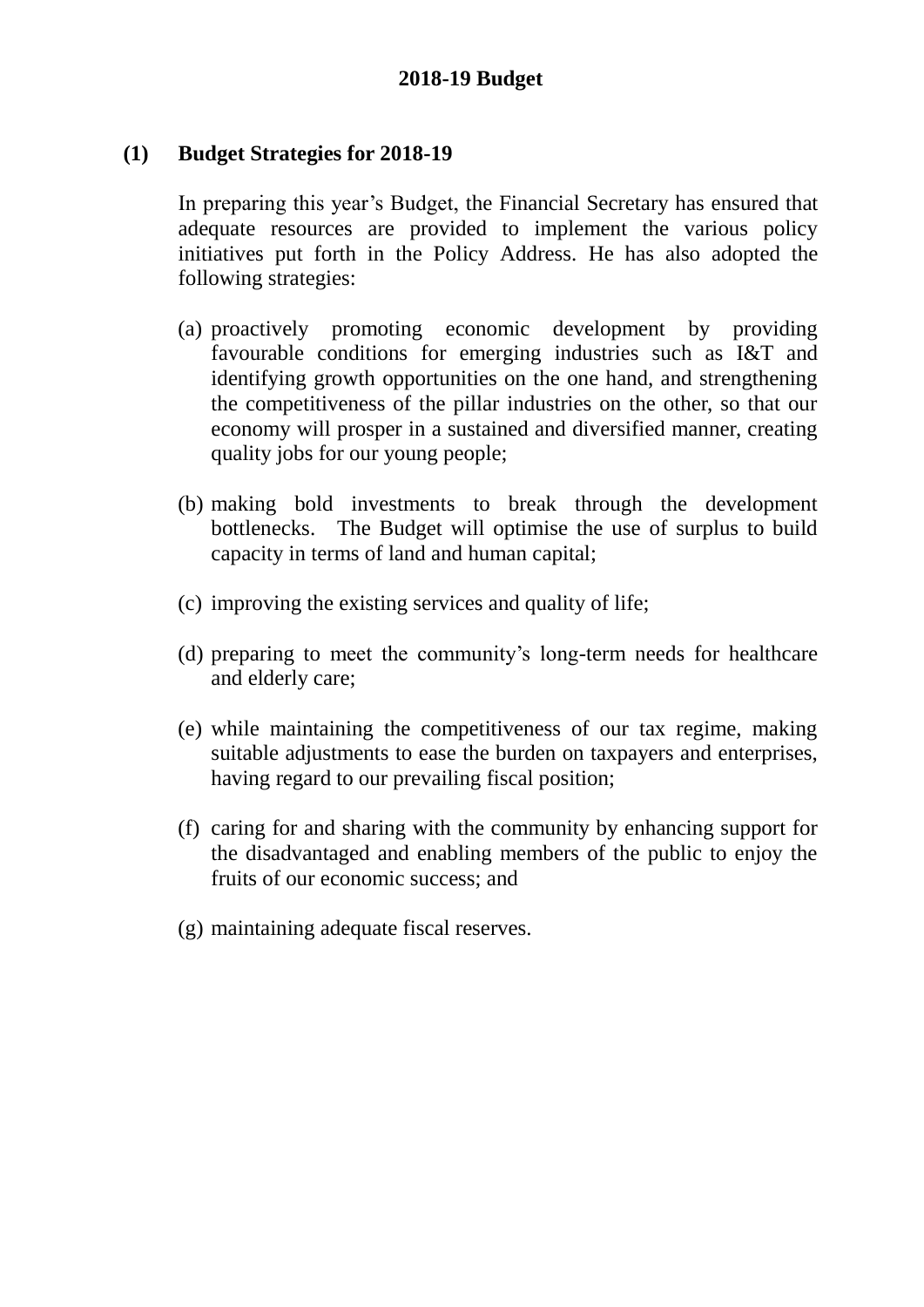## **(2) Overview**

# 1. Key Figures

|                                                                        | 2017-18<br><b>Revised Estimate</b><br>\$ billion | 2018-19<br><b>Estimate</b><br>\$ billion | Increase/<br><b>Decrease</b> |
|------------------------------------------------------------------------|--------------------------------------------------|------------------------------------------|------------------------------|
| Operating expenditure<br>of which, recurrent<br>government expenditure | 372.9<br>363.7                                   | 441.5<br>406.5                           | 18.4%<br>11.8%               |
| Capital expenditure<br>- of which, capital works<br>expenditure        | 101.5<br>83.7                                    | 116.4<br>93.3                            | 14.6%<br>11.4%               |
| Government expenditure                                                 | 474.4                                            | 557.9                                    | 17.6%                        |
| Government revenue                                                     | 612.4                                            | 604.5                                    | $-1.3\%$                     |
| Consolidated surplus                                                   | 138.0                                            | 46.6                                     | $-66.2\%$                    |

GDP in nominal terms is forecast to increase by 5.5% to 6.5% in 2018.

2. The cumulative growths and trend growths for government expenditure, revenue and nominal GDP from 2013-14 to 2018-19 are as follows –

|                                               | 2013-14    | 2018-19                       | 2018-19 Versus 2013-14      |                        |
|-----------------------------------------------|------------|-------------------------------|-----------------------------|------------------------|
|                                               | \$ billion | <b>Estimate</b><br>\$ billion | <b>Cumulative</b><br>Growth | <b>Trend</b><br>Growth |
| Recurrent government<br>expenditure, of which | 284.4      | 406.5                         | 42.9%                       | 7.4%                   |
| Education                                     | 63.5       | 84.6                          | 33.4%                       | 5.9%                   |
| Social Welfare                                | 51.6       | 79.8                          | 54.6%                       | 9.1%                   |
| Health                                        | 49.9       | 71.2                          | 42.6%                       | 7.4%                   |
| Government expenditure                        | 433.5      | 557.9                         | 28.7%                       | 5.2%                   |
| Government revenue                            | 455.3      | 604.5                         | 32.8%                       | 5.8%                   |
| <b>Nominal GDP</b>                            | 2,138.3    | 2,822.4                       | 32.0%                       | 5.7%                   |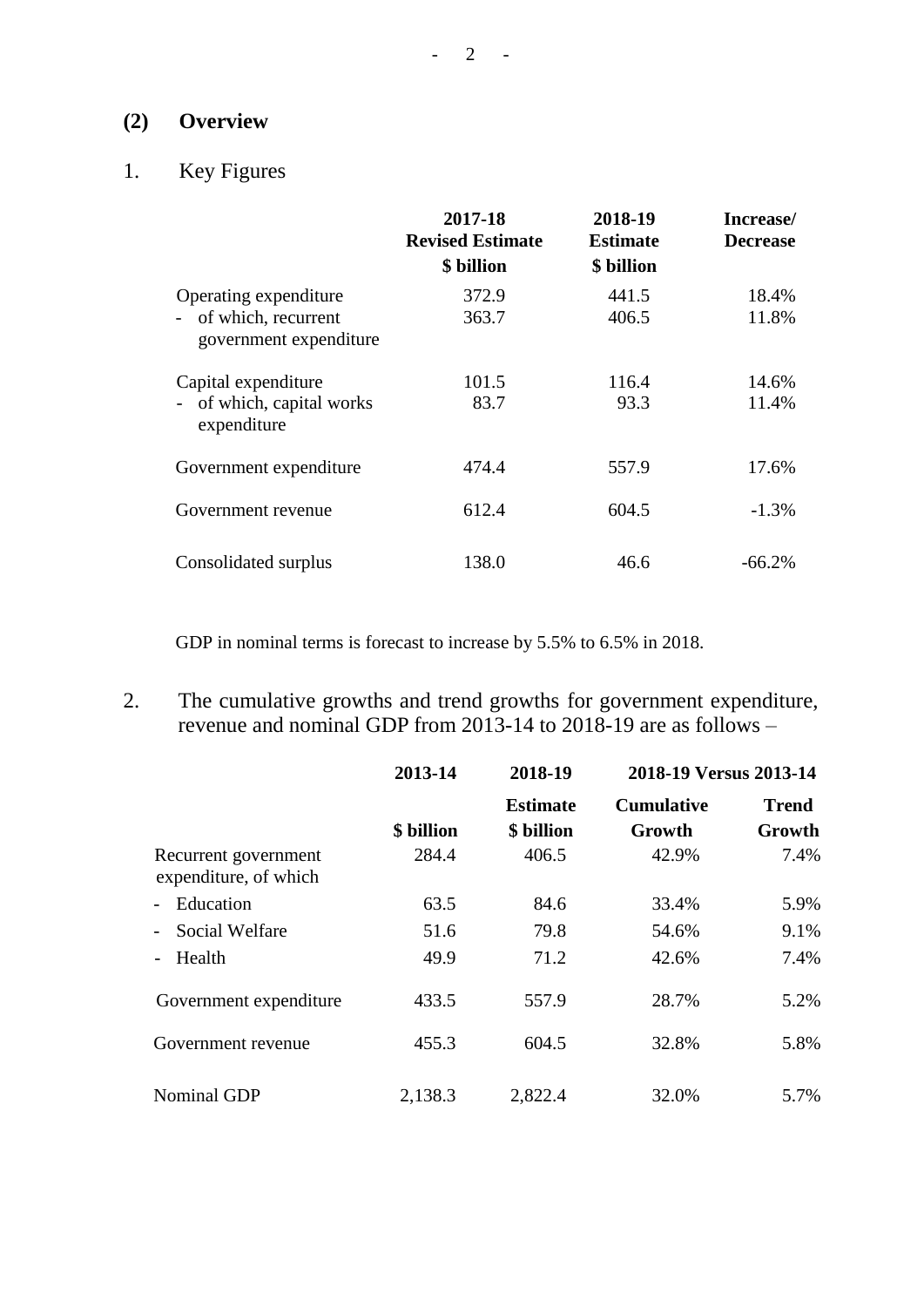3. The comparison of government expenditure with nominal GDP growth from 1997-98 and 2013-14 to 2018-19 is as follows –

|                                               | 2018-19<br><b>Versus</b> |           |  |
|-----------------------------------------------|--------------------------|-----------|--|
|                                               | 1997-98                  | 2013-14   |  |
| Government expenditure - cumulative<br>growth | $+187.0%$                | $+28.7%$  |  |
| Nominal GDP - cumulative growth               | $+105.6%$                | $+32.0\%$ |  |

4. It is estimated that the 2018-19 Budget would have a stimulus effect of 2.0% on the growth of GDP.

### **(3) Recurrent Government Expenditure**

5. Recurrent government expenditure in 2018-19 is \$406.5 billion, higher than the 2017-18 revised estimate by 11.8% or \$42.8 billion. The comparisons with 1997-98 and 2013-14 are as follows –

|                                                         | 2018-19<br><b>Versus</b> |          |
|---------------------------------------------------------|--------------------------|----------|
|                                                         | 1997-98                  | 2013-14  |
| Recurrent government expenditure -<br>cumulative growth | $+172.1%$                | $+42.9%$ |

6. The continued increase in recurrent government expenditure provides resources for implementing new and existing services, reflecting Government's long term commitment towards the development and well-being of the community.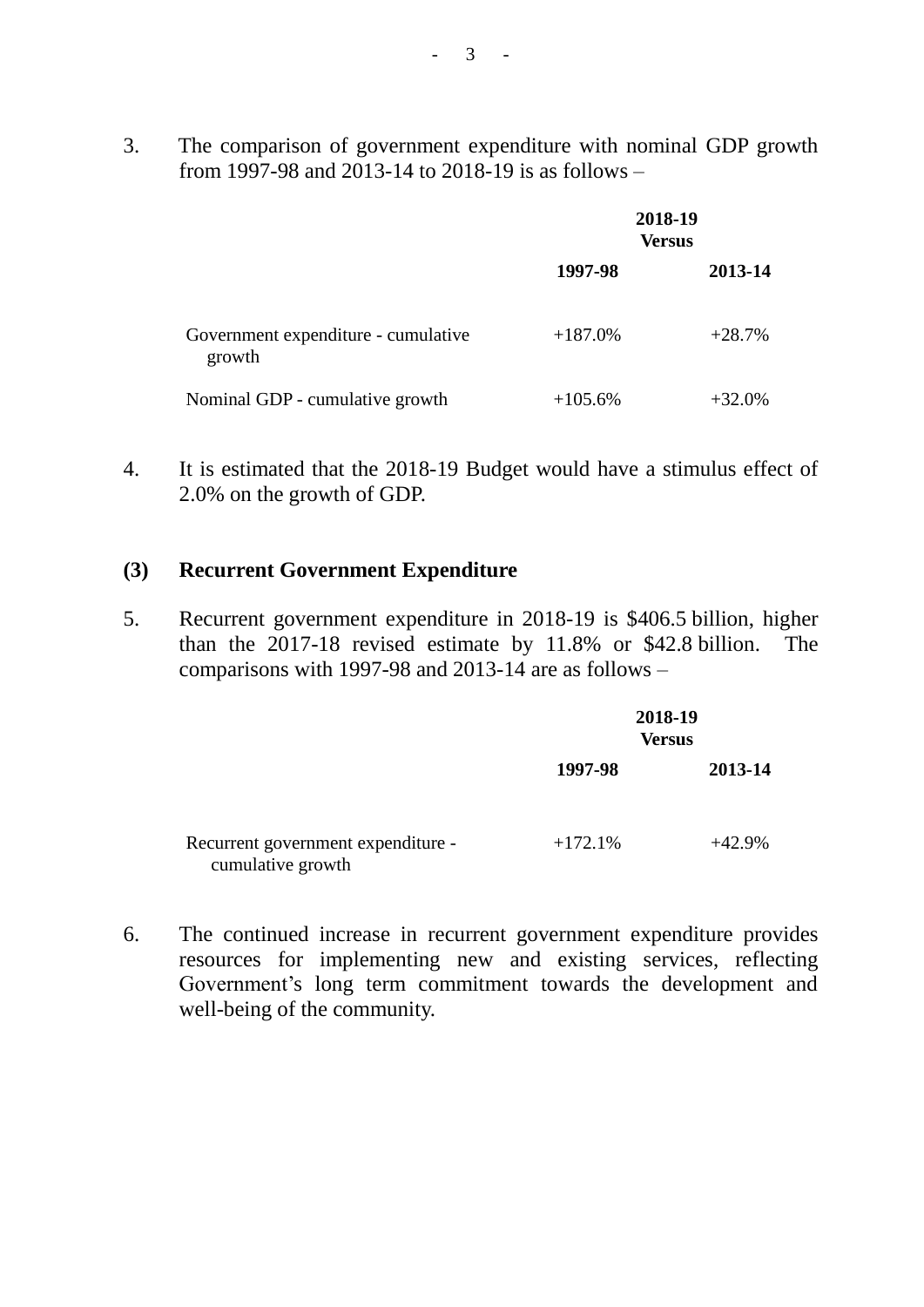7. Education, Social Welfare and Health account for nearly 60% of recurrent government expenditure. The increase in recurrent government expenditure for these three policy area groups is as follows –

|                       |                          | 2017-18                           | 2018-19         |                   |                   |  |
|-----------------------|--------------------------|-----------------------------------|-----------------|-------------------|-------------------|--|
|                       | 2016-17<br><b>Actual</b> | <b>Revised</b><br><b>Estimate</b> | <b>Estimate</b> | versus<br>2017-18 | versus<br>2013-14 |  |
|                       | \$ billion               | \$ billion                        | \$ billion      | $\frac{0}{0}$     | $\frac{0}{0}$     |  |
| Education             | 75.5                     | 80.1                              | 84.6            | $+5.6$            | $+33.4$           |  |
| <b>Social Welfare</b> | 63.5                     | 65.8                              | 79.8            | $+21.3$           | $+54.6$           |  |
| Health                | 58.7                     | 62.8                              | 71.2            | $+13.3$           | $+42.6$           |  |
| <b>Total</b>          | 197.7                    | 208.7                             | 235.6           | $+12.9$           | $+42.8$           |  |

For details of the expenditure of the above three policy area groups, please see Appendices 1 to 3.

### **(4) Capital Works Expenditure**

- 8. It is Government's commitment to invest in capital works projects to set the foundation for Hong Kong's social and economic development, enhance our competitiveness and improve our quality of life.
- 9. By end March 2018, the estimated total outstanding commitment for on-going capital works projects will be about \$350.7 billion.
- 10. The estimated expenditure for 2018-19 is \$93.3 billion (which includes \$12 billion for the establishment of the proposed Hostel Development Fund in 2018-19). The revised estimate for 2017-18 is \$83.7 billion. With many major projects at their construction peaks, the estimated annual capital works expenditure for the next few years will continue to stay at a high level. We hope the Legislative Council can speed up the deliberation of capital works project funding proposals to avoid the building up of backlog and delay in the commencement of livelihood-related projects.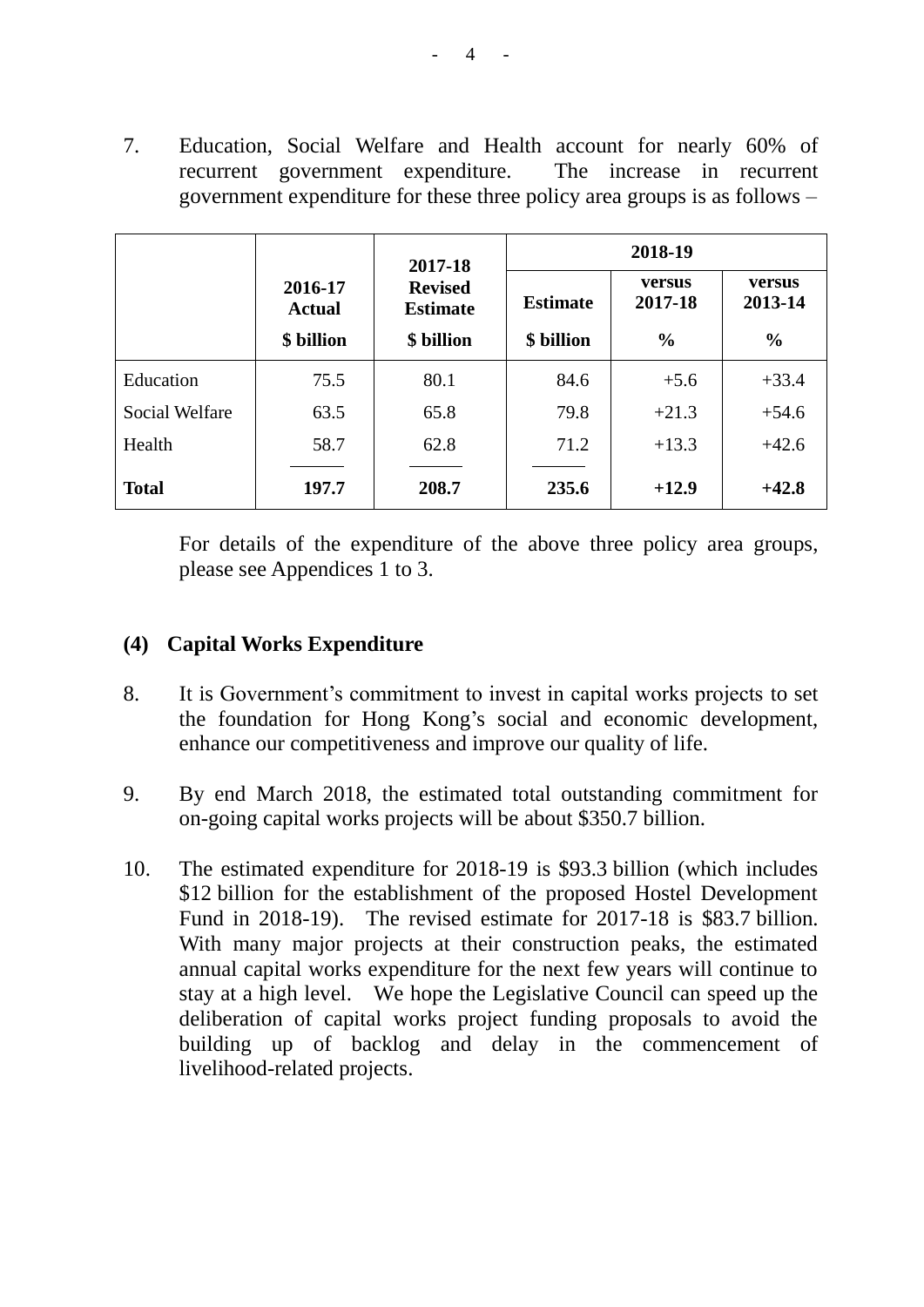- 11. In 2017-18 LegCo session, we intend to seek LegCo's funding approval to implement the following projects which are closely linked with our everyday lives –
	- (a) On **healthcare**, we earmarked \$200 billion for a ten-year programme on various hospital and community health centre projects. We plan to seek FC's funding approval for five hospital projects under the programme within this year (about \$32 billion);
	- (b) On **housing and land supply**, we plan to seek FC's funding approval for infrastructural and ancillary works related to six housing developments in the current legislative session (about \$8 billion);
	- (c) On **sports, recreation and district facilities**, we plan to seek FC's funding approval for 13 sports, cultural and community recreational projects in the current legislative session (about \$5 billion); and
	- (d) On **education**, we plan to seek FC's funding approval for four school extension and improvement projects in the current legislative session (about \$1 billion).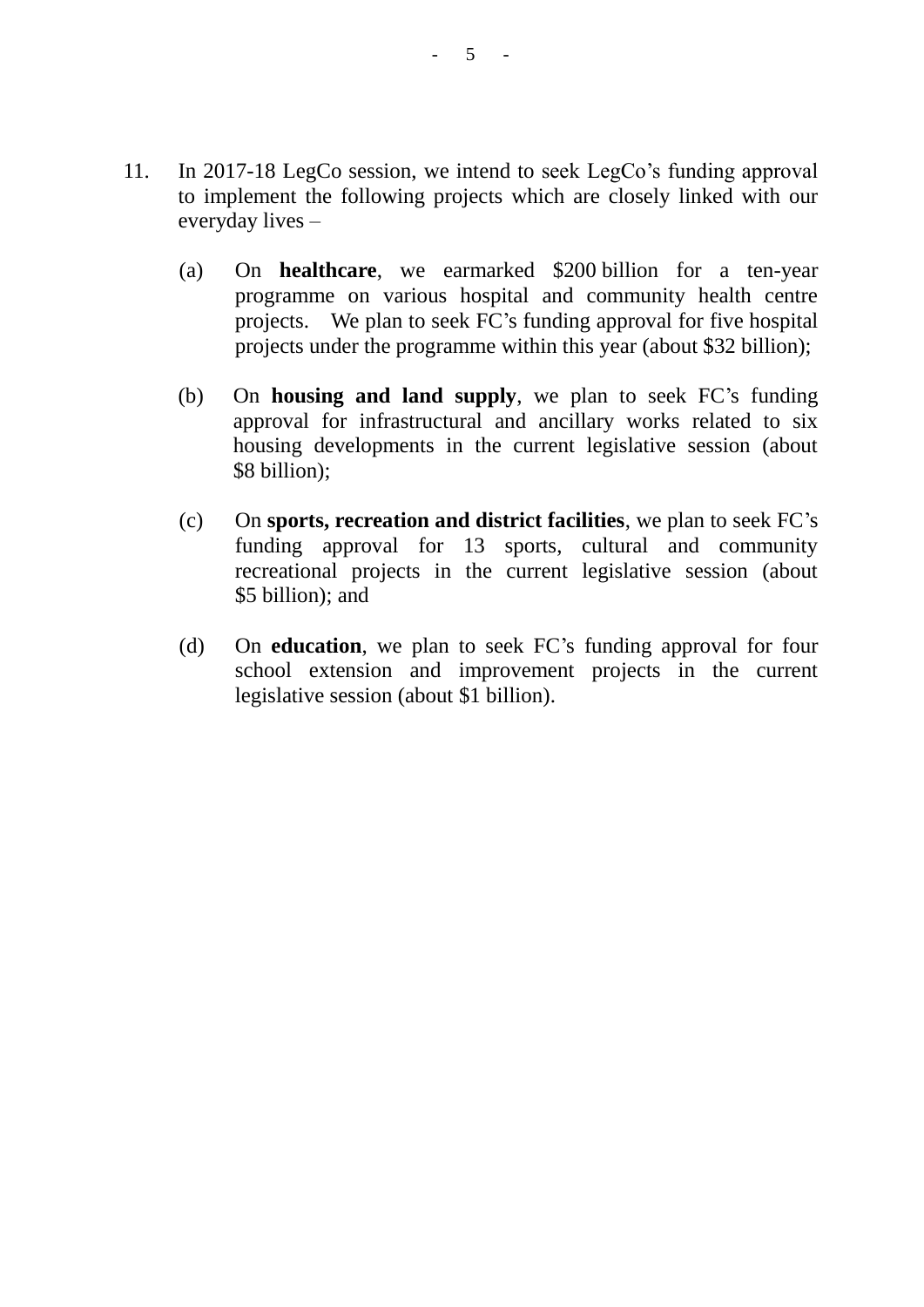# **(5) Key Expenditure and Revenue proposals in the 2018-19 Budget**

|    | <b>Proposal</b>                                                                                                                                                                                                                                                                                                                                                                                                                                          | Annual/<br><b>Total</b><br><b>Amount</b><br>$\mathbf{\$m}$ | <b>Beneficiaries</b>                                                                                                              |
|----|----------------------------------------------------------------------------------------------------------------------------------------------------------------------------------------------------------------------------------------------------------------------------------------------------------------------------------------------------------------------------------------------------------------------------------------------------------|------------------------------------------------------------|-----------------------------------------------------------------------------------------------------------------------------------|
| I. | <b>Policy Address Major Initiatives</b>                                                                                                                                                                                                                                                                                                                                                                                                                  |                                                            |                                                                                                                                   |
| А. | <b>Recurrent and time-limited recurrent</b>                                                                                                                                                                                                                                                                                                                                                                                                              |                                                            |                                                                                                                                   |
| 1. | Increase recurrent funding for the Hospital<br>Authority to keep improving public<br>healthcare services                                                                                                                                                                                                                                                                                                                                                 | $*10,830$<br>(Note 1)                                      | General public                                                                                                                    |
| 2. | Provide additional resources to enhance<br>elderly services, including -<br>(a) Strengthen<br>the<br>provision<br>of<br>community<br>services<br>and<br>care<br>residential care services;<br>(b) Enhance the<br>service quality<br>of<br>residential care homes for the elderly<br>and residential care homes for persons<br>with disabilities;<br>Enhance dementia<br>the<br>(c)<br>care<br>and<br>support for needy carers of elderly<br>persons; and | $*911$<br>$*1,229$                                         | Elderly persons and<br>their carers                                                                                               |
|    | (d) Improve the salaries of front-line care<br>staff                                                                                                                                                                                                                                                                                                                                                                                                     | $*352$                                                     | 14 500 posts of personal<br>care worker, home<br>helper and ward<br>attendant                                                     |
| 3. | Introduce<br>a non-means<br>Public<br>tested<br>Transport Fare Subsidy Scheme to relieve<br>the fare burden of the commuters                                                                                                                                                                                                                                                                                                                             | $*2,369$<br>70                                             | Over 2.2 million<br>commuters                                                                                                     |
| 4. | Continue<br>rehabilitation<br>improve<br>to<br>strengthen<br>community<br>services<br>and<br>disabilities<br>persons<br>with<br>for<br>support<br>(PWDs)                                                                                                                                                                                                                                                                                                 | $*601$<br>(Note 2)<br>$*44$<br>$^{\degree}50$              | Day/residential<br>rehabilitation services:<br>14 200 PWDs;<br>Community support:<br>over 10 000 PWDs and<br>their family members |
| 5. | Continue to provide more exchange and<br>internship opportunities for young people<br>in the next five years                                                                                                                                                                                                                                                                                                                                             | $*500$                                                     | Young people                                                                                                                      |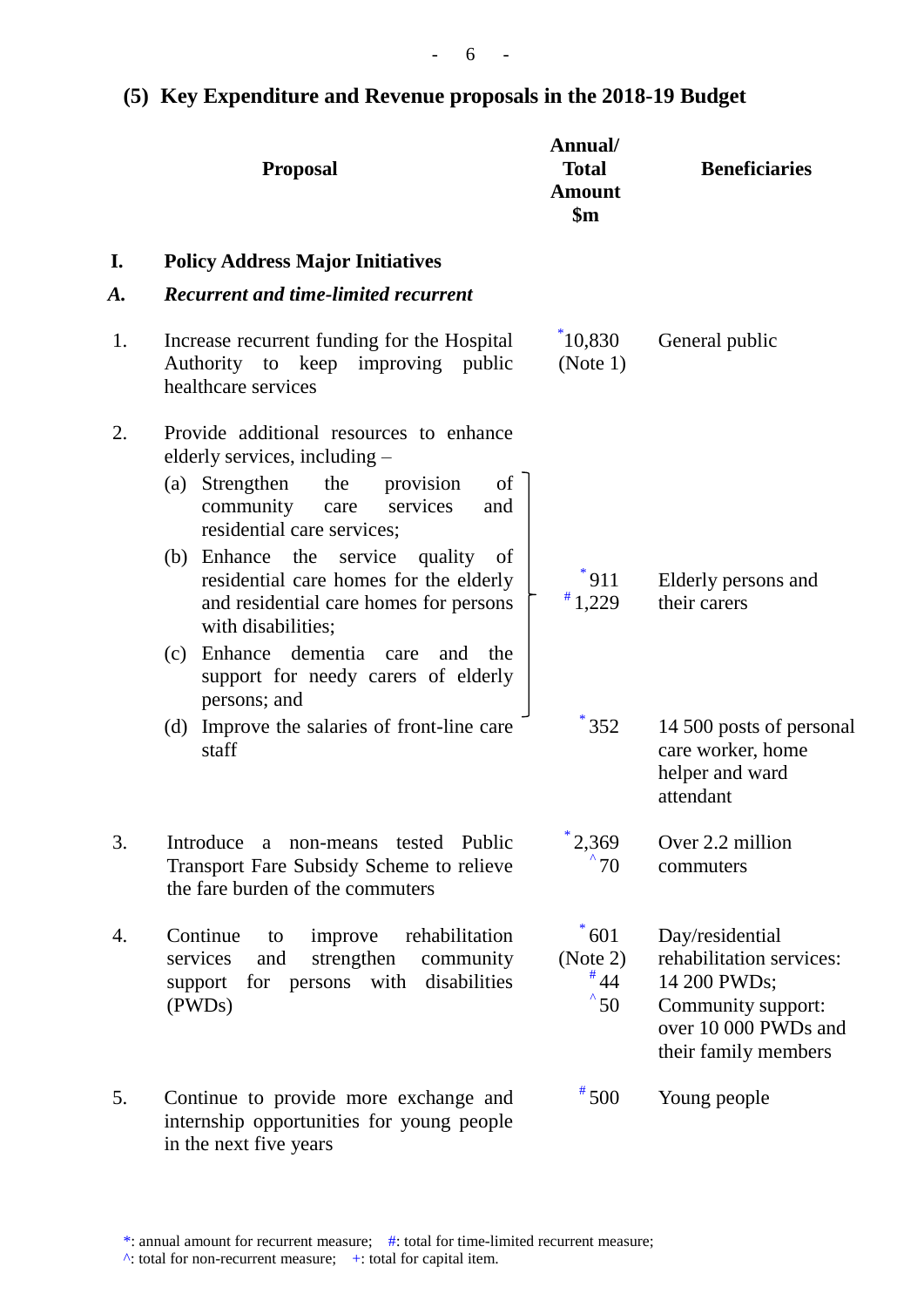|     | <b>Proposal</b>                                                                                                                                                                                                                                             | Annual/<br><b>Total</b><br><b>Amount</b><br>$\mathbf{\$m}$ | <b>Beneficiaries</b>                                                                                                           |
|-----|-------------------------------------------------------------------------------------------------------------------------------------------------------------------------------------------------------------------------------------------------------------|------------------------------------------------------------|--------------------------------------------------------------------------------------------------------------------------------|
| 6.  | Deploy<br>resources<br>improve<br>to<br>environmental and public cleanliness and<br>step up efforts<br>continue<br>to<br>in<br>law<br>enforcement                                                                                                           | $*359$<br>$*37$                                            | General public                                                                                                                 |
| 7.  | Step up efforts in supporting<br>waste<br>reduction and recycling                                                                                                                                                                                           | $*104$<br>$*285$                                           | General public                                                                                                                 |
| 8.  | Facilitate the development of Chinese<br>medicine                                                                                                                                                                                                           | $^*81$<br>$*296$                                           | General public                                                                                                                 |
| 9.  | Provide recurrent air-conditioning grant<br>for public sector schools to cover the daily<br>expenses of air-conditioning systems<br>installed in related facilities                                                                                         | 367                                                        | All public sector<br>primary, secondary and<br>special schools as well<br>as schools under the<br><b>Direct Subsidy Scheme</b> |
| 10. | Promote arts and culture –<br>(a) increase the resources support for<br>local artists and arts groups to perform<br>and stage exhibitions outside Hong<br>Kong; and<br>(b) continue the training schemes for arts<br>administrators in the coming six years | $\degree{66}$<br>(Note 3)<br>$*216$                        | Local artists, arts<br>groups and arts<br>administrators                                                                       |
| 11. | Enhance counter-terrorism capability and<br>preparedness, including the establishment<br>of an Inter-departmental Counter-terrorism<br>Unit                                                                                                                 | 265<br>$*16$                                               | General public                                                                                                                 |
| 12. | Take forward the work on the Belt and<br>Initiative<br>Road<br>and<br>the<br>Guangdong-Hong Kong-Macao Bay Area<br>Development                                                                                                                              | $^*41$<br>$*97$                                            | Various sectors                                                                                                                |
| 13. | Set up a Commission for the Planning of<br><b>Human Resources</b>                                                                                                                                                                                           | $*123$                                                     | Various sectors                                                                                                                |
| 14. | Allocate more resources for the Financial<br><b>Services Development Council</b>                                                                                                                                                                            | $^*32$<br>$^{\#}4$<br>$+7$                                 | <b>Financial services</b><br>industry                                                                                          |
| 15. | Set up a Commission on Children                                                                                                                                                                                                                             | $^*12$                                                     | Children                                                                                                                       |

\*: annual amount for recurrent measure; #: total for time-limited recurrent measure;  $\wedge$ : total for non-recurrent measure; +: total for capital item.

- 7 -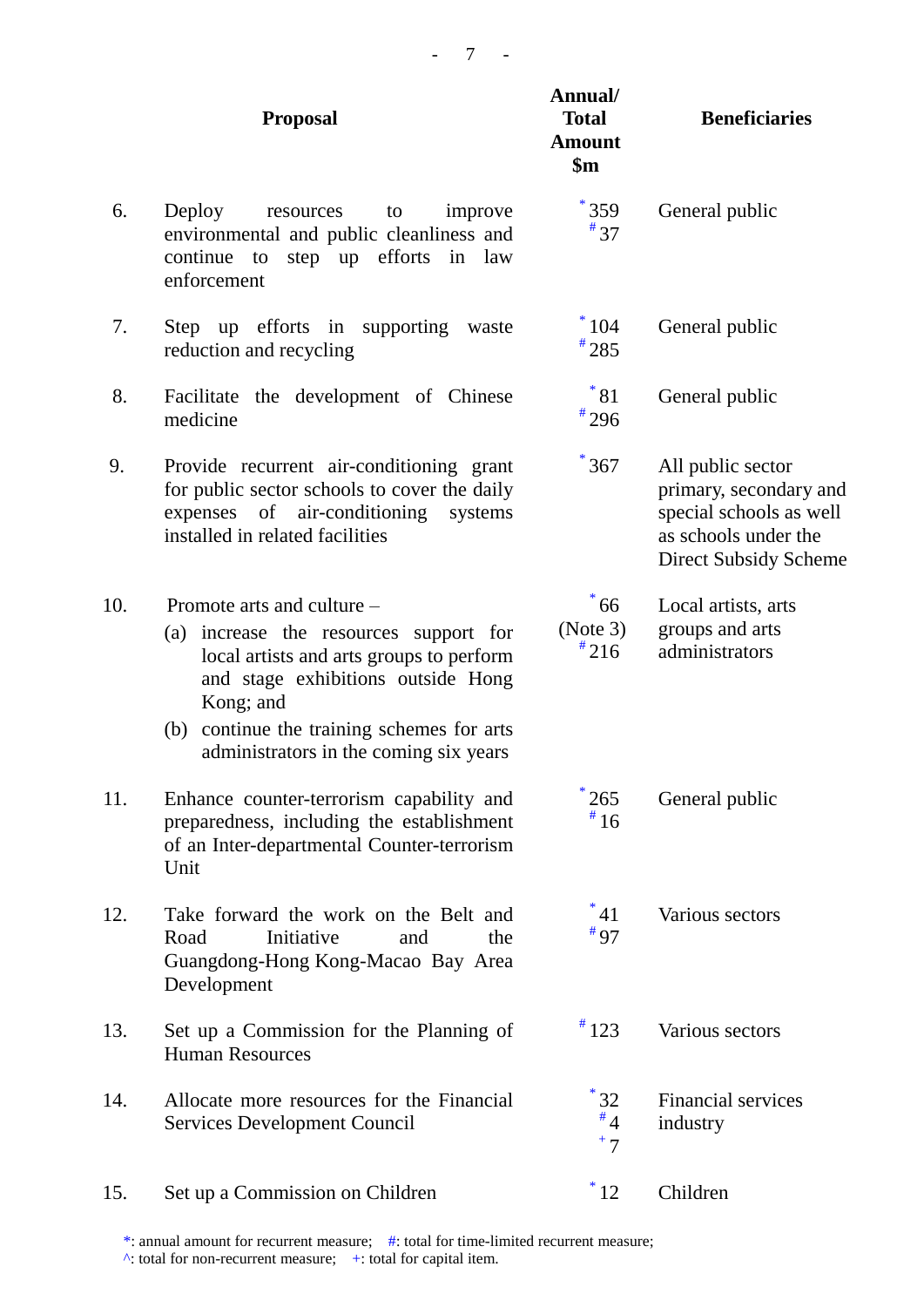|           | <b>Proposal</b>                                                                                                                                                                                                                              | Annual/<br><b>Total</b><br><b>Amount</b><br>$\mathbf{\$m}$ | <b>Beneficiaries</b>                                                                                                                                                           |
|-----------|----------------------------------------------------------------------------------------------------------------------------------------------------------------------------------------------------------------------------------------------|------------------------------------------------------------|--------------------------------------------------------------------------------------------------------------------------------------------------------------------------------|
| 16.       | Implement two tax measures (Note 4) –                                                                                                                                                                                                        |                                                            |                                                                                                                                                                                |
|           | Two-tiered profits tax rates regime;<br>(a)<br>and                                                                                                                                                                                           | $*5,800$                                                   | Enterprises, especially<br>small and medium<br>enterprises (SMEs)                                                                                                              |
|           | (b) Additional tax deduction for research<br>and development expenditure                                                                                                                                                                     |                                                            | Various sectors                                                                                                                                                                |
| <b>B.</b> | Non-recurrent                                                                                                                                                                                                                                |                                                            |                                                                                                                                                                                |
| 17.       | Research<br>\$3 billion<br>Inject<br>into<br>the<br><b>Endowment Fund</b>                                                                                                                                                                    | $^{\prime}$ 3,000                                          | Local students enrolled<br>in UGC-funded<br>research postgraduate<br>programmes                                                                                                |
| 18.       | Launch "Operation Building Bright 2.0"                                                                                                                                                                                                       | $^{\wedge}3,000$                                           | Owners-occupiers of<br>around 2 500 old<br>buildings                                                                                                                           |
| 19.       | the Fire Safety<br>Improvement<br>Launch<br>Subsidy Scheme<br>subsidise<br><b>Works</b><br>to<br>owners of old composite buildings to take<br>fire safety improvement measures<br>as<br>required by the Fire Safety (Buildings)<br>Ordinance | $^{\wedge}2,000$                                           | Owners of around 2000<br>pre-1987 old composite<br>buildings with Fire<br><b>Safety Directions issued</b><br>and with rateable values<br>not exceeding the<br>prescribed level |
| 20.       | Inject \$1.2 billion into the Qualifications<br><b>Framework Fund</b>                                                                                                                                                                        | $^{\wedge}1,200$<br>(Note 5)                               | Education and training<br>providers, industry<br>practitioners and<br>various stakeholders<br>such as learners,<br>employers and quality<br>assurance body                     |
| 21.       | \$1 billion<br>Earmark<br>for<br>the<br>newly<br>established<br>Countryside<br>Conservation<br>Office to implement relevant conservation<br>effort and revitalisation works                                                                  | $+500$<br>500                                              | General public                                                                                                                                                                 |

- 8 -

\*: annual amount for recurrent measure; #: total for time-limited recurrent measure;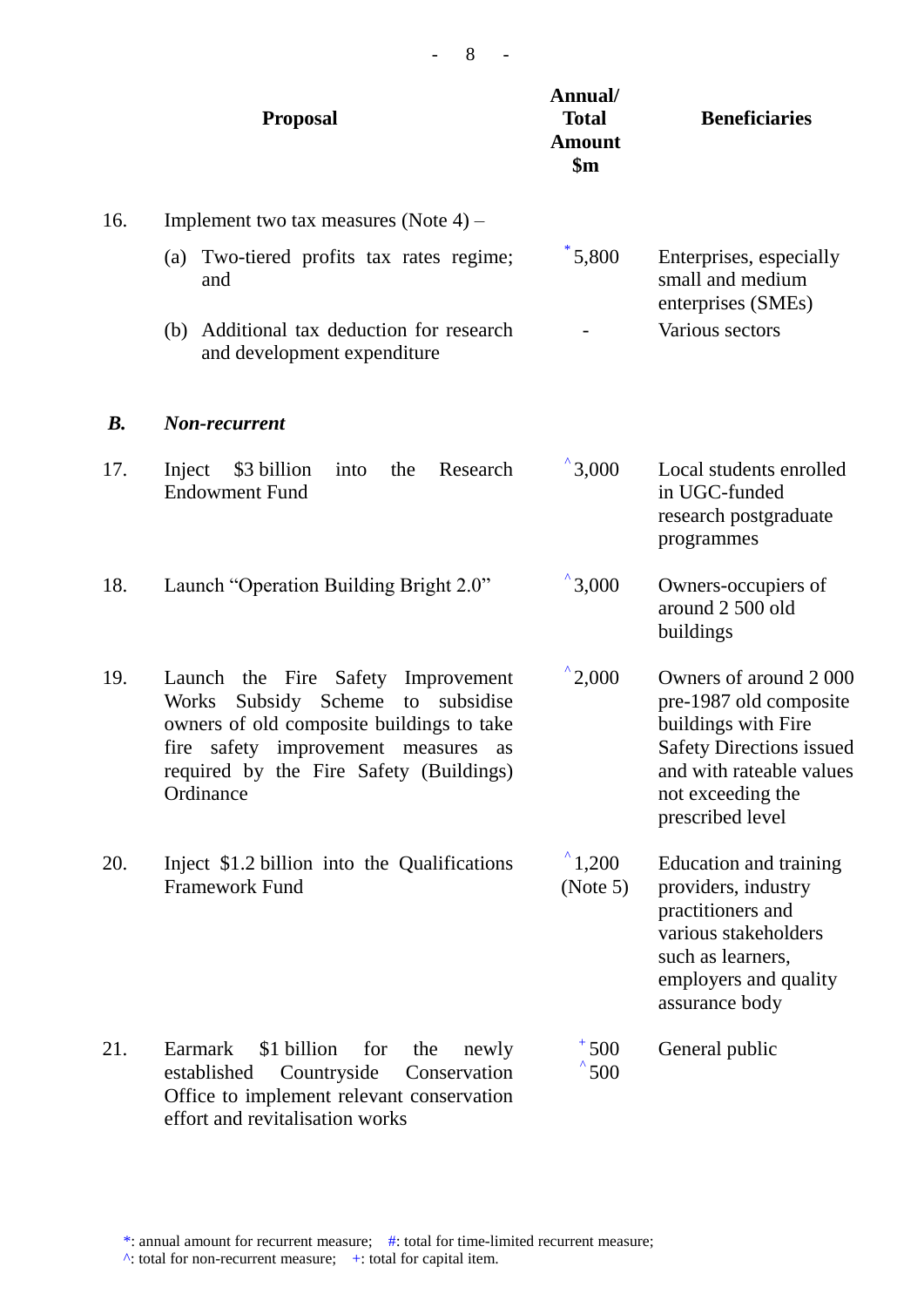|                 | <b>Proposal</b>                                                                                                        | Annual/<br><b>Total</b><br><b>Amount</b><br>$\mathbf{\$m}$ | <b>Beneficiaries</b>                                                                                                                                                                            |
|-----------------|------------------------------------------------------------------------------------------------------------------------|------------------------------------------------------------|-------------------------------------------------------------------------------------------------------------------------------------------------------------------------------------------------|
| 22.             | Inject \$1 billion into the CreateSmart<br>Initiative                                                                  | $^{\wedge}1,000$                                           | Seven non-film sectors<br>of the creative<br>industries, people<br>interested in pursuing a<br>career in those sectors<br>and members of public<br>participating in the<br>sponsored activities |
| 23.             | Inject \$1 billion into the Arts and Sport<br><b>Development Fund (Sports Portion)</b>                                 | $^{\circ}1,000$                                            | Sports sector                                                                                                                                                                                   |
| 24.             | Set up a fund to subsidise elderly and<br>rehabilitation service units to trial use and<br>procure technology products | $^{\wedge}1,000$                                           | Over 1 260 eligible<br>elderly and<br>rehabilitation service<br>units                                                                                                                           |
| 25.             | Provide subsidy for telecommunications<br>companies to extend fibre-based network<br>to villages in remote locations   | $^{\circ}774$                                              | An estimate of 170 000<br>villagers living in<br>remote areas                                                                                                                                   |
| 26.             | Extend the Short-term Food Assistance<br>Service for three years to 2020-21                                            | 447                                                        | Low-income persons                                                                                                                                                                              |
| 27.             | Inject \$400 million into the Partnership<br>Fund for the Disadvantaged                                                | $^{\degree}400$                                            | Disadvantaged persons,<br>including 130 000<br>grassroots children                                                                                                                              |
| 28.             | Child<br>\$300 million<br>Inject<br>the<br>into<br>Development Fund                                                    | $^{\prime}$ 300                                            | 9 000 grassroots<br>children                                                                                                                                                                    |
| 29.             | Set up a fund to foster arts development<br>for PWDs                                                                   | $^{\prime}$ 250                                            | PWDs participating in<br>arts development                                                                                                                                                       |
| $\mathcal{C}$ . | <b>Capital Items</b>                                                                                                   |                                                            |                                                                                                                                                                                                 |
| 30.             | Set up a Hostel Development Fund                                                                                       | $+12,000$                                                  | UGC-funded<br>universities                                                                                                                                                                      |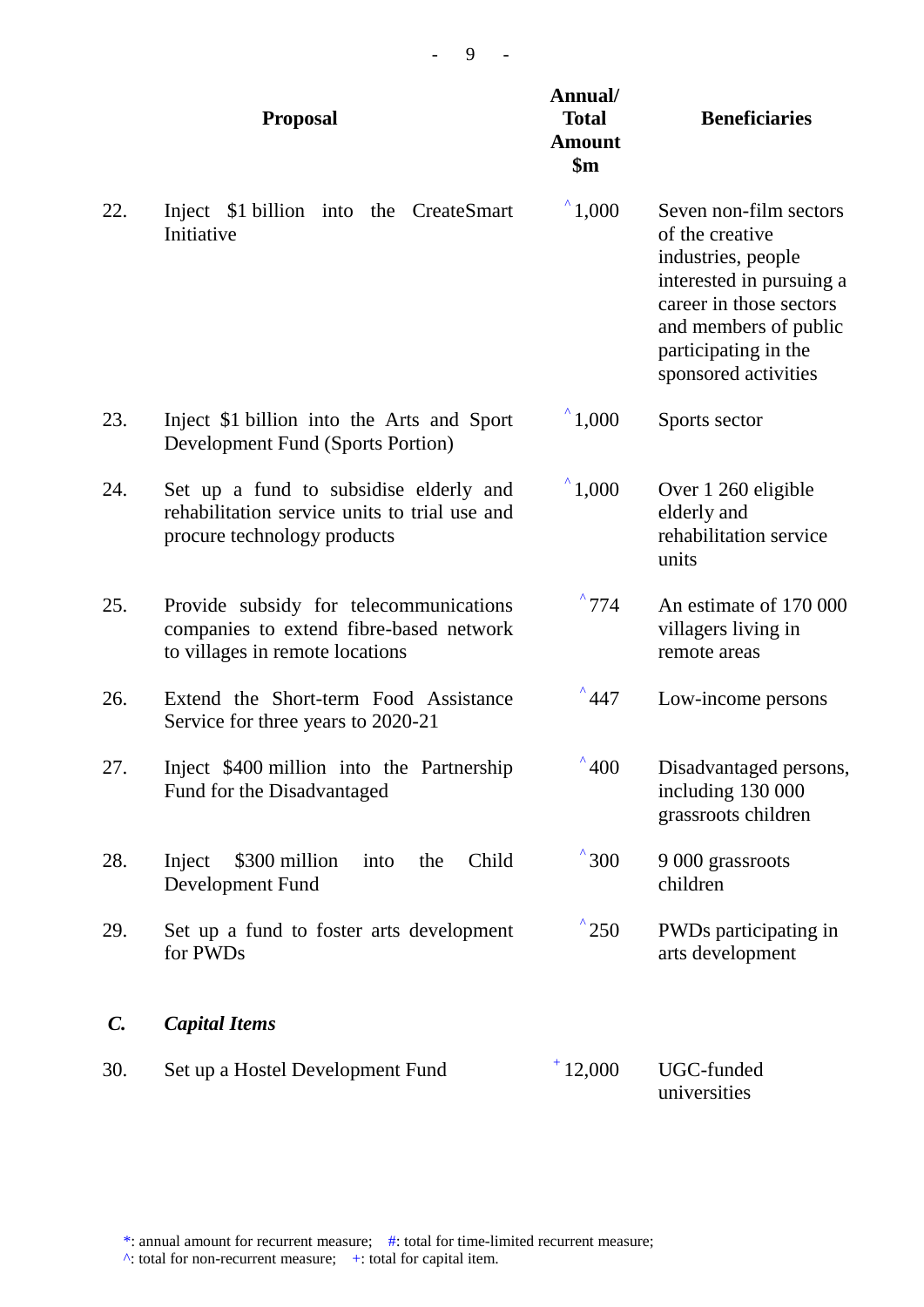|     | <b>Proposal</b>                                                                                                                                                                                                                                                                      | Annual/<br><b>Total</b><br><b>Amount</b><br>\$m\$ | <b>Beneficiaries</b>                |
|-----|--------------------------------------------------------------------------------------------------------------------------------------------------------------------------------------------------------------------------------------------------------------------------------------|---------------------------------------------------|-------------------------------------|
| 31. | Continue stepping up efforts to develop<br>innovation and technology through the<br>Innovation and Technology Fund (ITF),<br>including $-$<br>(a) launch<br>of "Technology<br>Talent<br>Scheme" under the ITF; and<br>(b) enhancement of the "Internship<br>Programme" under the ITF | $+10,000$                                         | Innovation and<br>technology sector |
| 32. | Implement key infrastructure projects for<br>smart city development including "eID",<br>a pilot Multi-functional Smart Lampposts<br>scheme and integrated government cloud<br>infrastructure                                                                                         | $+700$                                            | General public                      |
| 33. | Install a new generation of on-street<br>parking meters                                                                                                                                                                                                                              | $+304$                                            | General public                      |
|     | Total financial implications of<br><b>Policy Address major initiatives</b>                                                                                                                                                                                                           | 63,539                                            |                                     |
|     | Involving                                                                                                                                                                                                                                                                            |                                                   |                                     |
|     | Operating expenditure                                                                                                                                                                                                                                                                | 40,028                                            |                                     |
|     | - Recurrent measures                                                                                                                                                                                                                                                                 | 25,037                                            |                                     |
|     | - Non-recurrent measures                                                                                                                                                                                                                                                             | 14,991                                            |                                     |
|     | Capital expenditure                                                                                                                                                                                                                                                                  | 23,511                                            |                                     |

- 10 -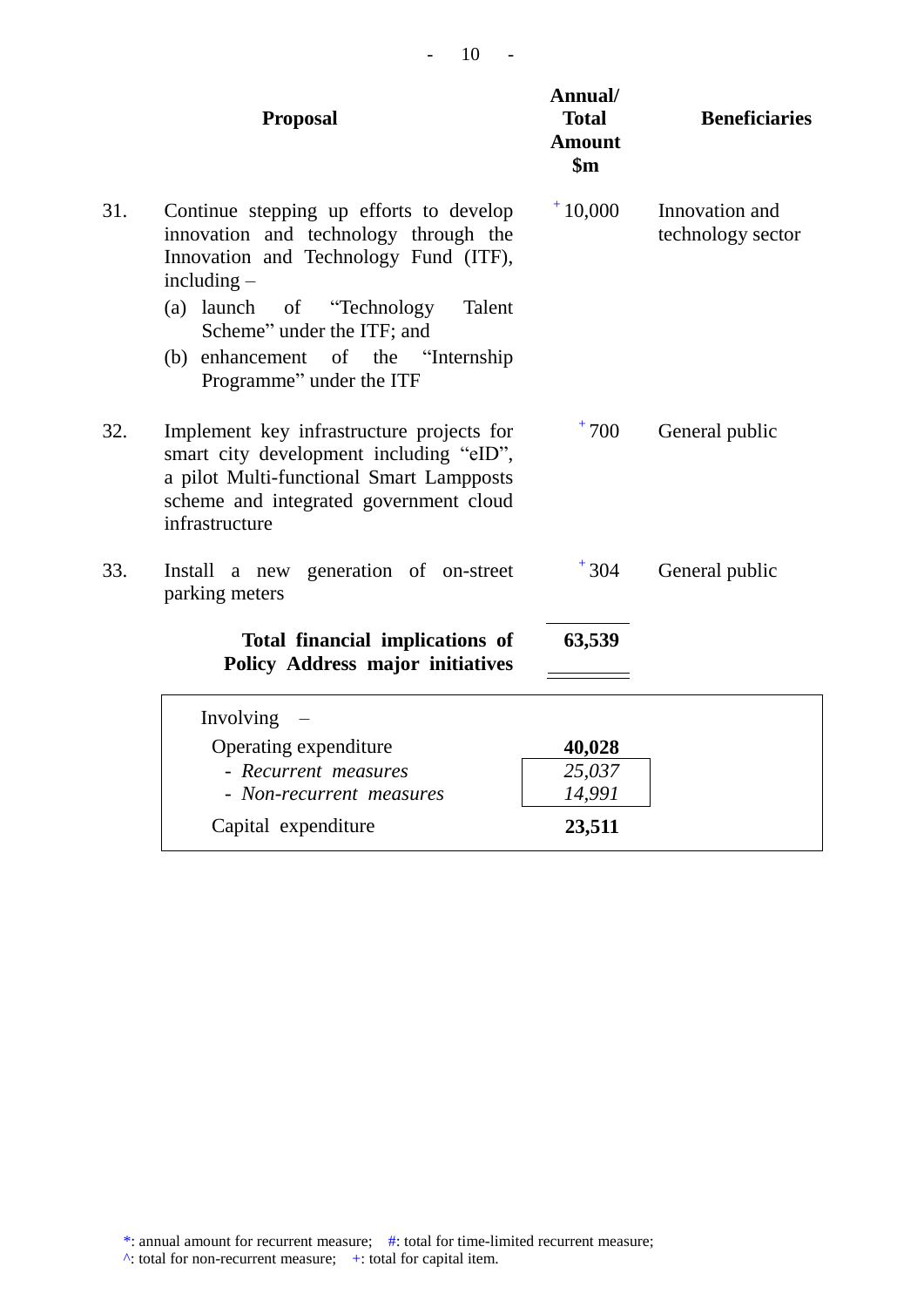|           | <b>Proposal</b>                                                                                                                                                                        | Annual/<br><b>Total</b><br><b>Amount</b><br>$\mathbf{\$m}$ | <b>Beneficiaries</b>                                                                                                                                                                                                                                                                                       |
|-----------|----------------------------------------------------------------------------------------------------------------------------------------------------------------------------------------|------------------------------------------------------------|------------------------------------------------------------------------------------------------------------------------------------------------------------------------------------------------------------------------------------------------------------------------------------------------------------|
| II.       | <b>Budget Proposals</b>                                                                                                                                                                |                                                            |                                                                                                                                                                                                                                                                                                            |
|           | <b>Concessionary Measures</b>                                                                                                                                                          |                                                            |                                                                                                                                                                                                                                                                                                            |
| <b>A.</b> | Expenditure measures $\beta$                                                                                                                                                           |                                                            |                                                                                                                                                                                                                                                                                                            |
| 34.       | 2-month extra payment to<br>eligible<br>Comprehensive<br>Social<br>Security<br>Assistance (CSSA), Old Age Allowance,<br>Old Age Living Allowance or Disability<br>Allowance recipients | $^{\circ}$ 7,012                                           | Eligible recipients of<br>social security                                                                                                                                                                                                                                                                  |
| 35.       | One-off increase for Elderly Health Care<br>$($1,000$ for each eligible<br><b>Vouchers</b><br>recipient)                                                                               | $*796$                                                     | All eligible elders                                                                                                                                                                                                                                                                                        |
| 36.       | One-off grant of \$2,000 to each needy<br>student                                                                                                                                      | $^{\circ}$ 742                                             | Around 371 000 needy<br>students from<br>pre-primary to<br>post-secondary levels<br>who are eligible for<br>receiving<br>(a) means-tested student<br>financial assistance or<br>(b) the grant for selected<br>items of school related<br>expenses under the<br>CSSA Scheme in the<br>$2018/19$ school year |
| 37.       | eligible<br>2-month<br>extra<br>payment<br>to<br>Low-income<br>Working<br>Family<br>Allowance (LIFA) recipients                                                                        | $^{\prime}$ 326                                            | Eligible households<br>receiving LIFA                                                                                                                                                                                                                                                                      |
| 38.       | examination<br>fees<br>the<br>the<br>for<br>Pay<br>candidates sitting for the 2019 Hong Kong<br>Secondary<br>Diploma<br>of<br>Education<br>Examination (HKDSE)                         | $^{\prime}$ 180                                            | About 50 000 HKDSE<br>candidates                                                                                                                                                                                                                                                                           |

 $- 11 - -$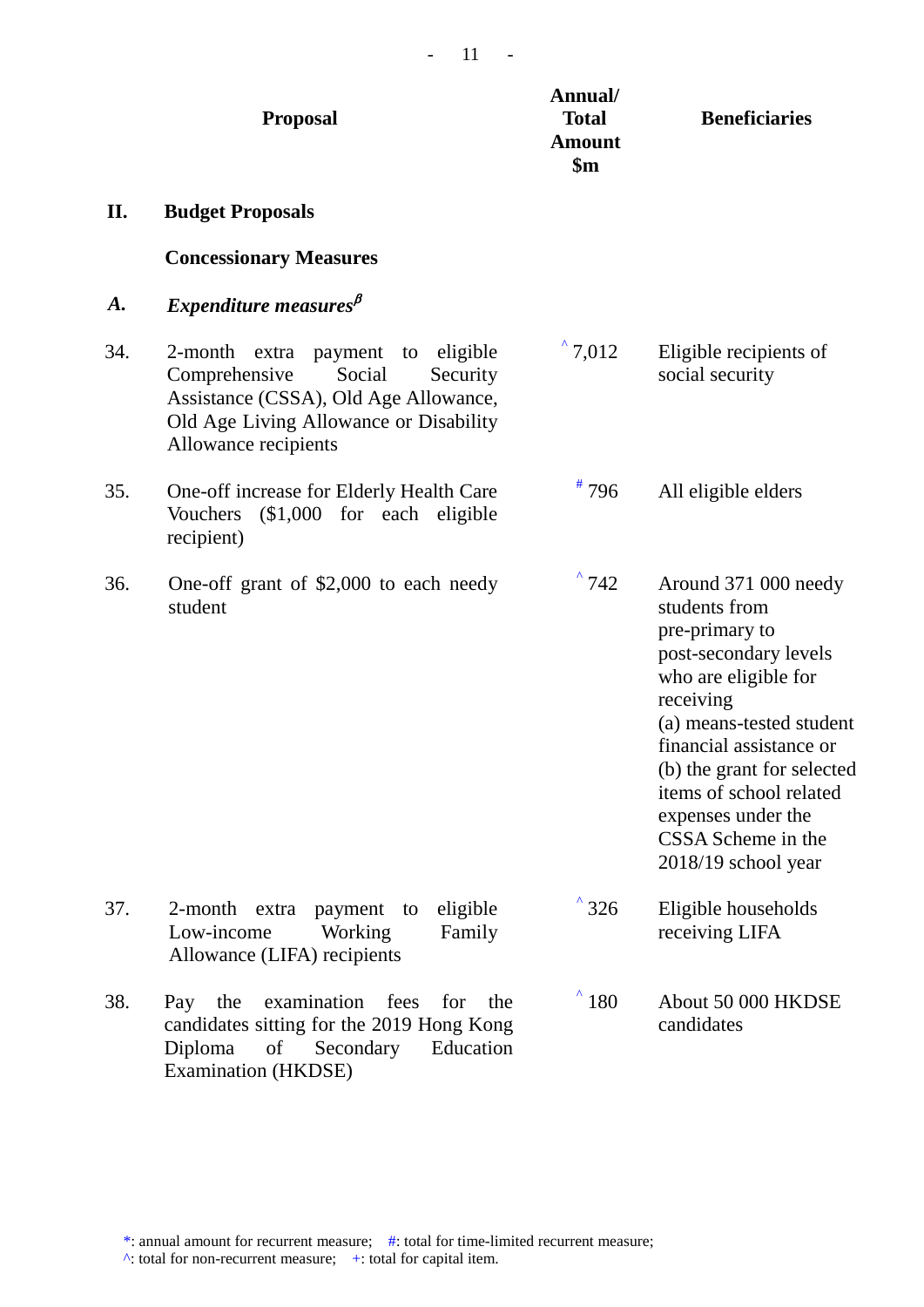|     | <b>Proposal</b>                                                                               | Annual/<br><b>Total</b><br>Amount<br>$\mathbf{\$m}$ | <b>Beneficiaries</b>           |
|-----|-----------------------------------------------------------------------------------------------|-----------------------------------------------------|--------------------------------|
| 39. | 2-month extra payment to eligible Work<br>Incentive Transport Subsidy<br>(WITS)<br>recipients | $^{\circ}$ 53                                       | Eligible recipients of<br>WITS |
|     | Sub-total for expenditure measures                                                            | 9,109                                               |                                |

 $\beta$ Community Care Fund will also be invited to consider providing short-term relief for low income non-public housing and non-CSSA households.

### *B. Revenue measures*

|     | Total for concessionary measures                                                                                                   | 52,409 |                                            |
|-----|------------------------------------------------------------------------------------------------------------------------------------|--------|--------------------------------------------|
|     | Sub-total for revenue measures                                                                                                     | 43,300 |                                            |
| 42. | One-off relief for profits tax (75% of<br>2017-18, capped at \$30,000)                                                             | 2,900  | 142,000 taxpayers                          |
| 41. | Waive rates for four quarters of 2018-19<br>subject to a ceiling of \$2,500 per quarter<br>for each rateable property <sup>®</sup> | 17,800 | 3.25 million properties<br>liable to rates |
| 40. | One-off relief for salaries tax (75% of<br>2017-18, capped at \$30,000)                                                            | 22,600 | 1.88 million taxpayers                     |

@ CSSA recipients who do not have to bear rates will not obtain any pecuniary advantage from the rates waiver.

### **Budget measures with long-term effect**

### *A. Expenditure measures\**

| 43. | Inject \$8.5 billion into the Continuing | $^{\circ}8,500$ | General public aged 18 |
|-----|------------------------------------------|-----------------|------------------------|
|     | Education Fund and raise subsidy ceiling |                 | to 70                  |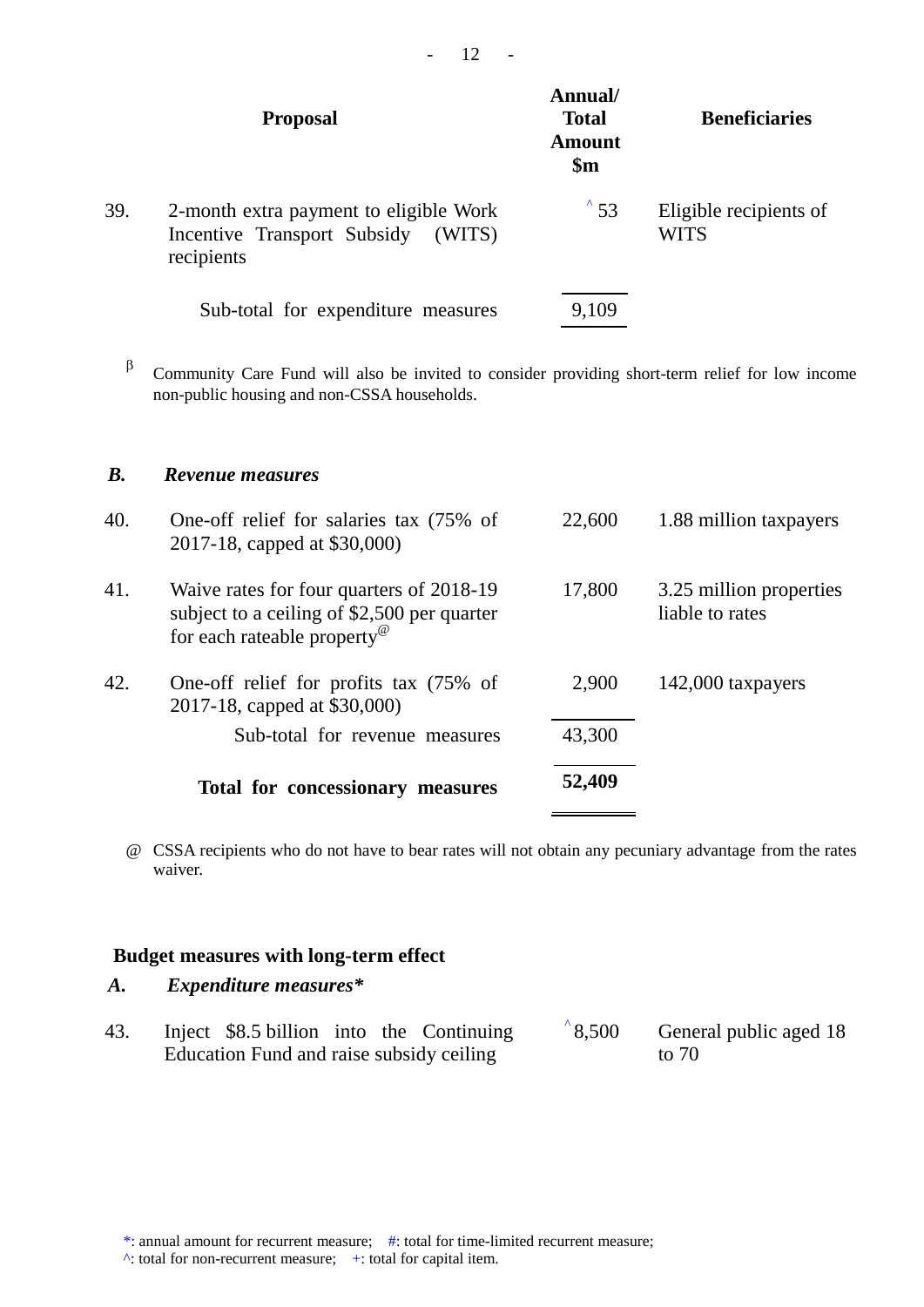|     | <b>Proposal</b>                                                                                                                                                                                            | Annual/<br><b>Total</b><br><b>Amount</b><br>$\mathbf{\$m}$ | <b>Beneficiaries</b>                                                                                                                                                                      |
|-----|------------------------------------------------------------------------------------------------------------------------------------------------------------------------------------------------------------|------------------------------------------------------------|-------------------------------------------------------------------------------------------------------------------------------------------------------------------------------------------|
| 44. | Education related proposals -                                                                                                                                                                              |                                                            |                                                                                                                                                                                           |
|     | (a) Regularise the Pilot Training<br>and<br>Support Scheme (Earn and Learn)                                                                                                                                | (Note 6)                                                   | Secondary 3 to<br>Secondary 6 school<br>leavers and eligible<br>adult learners admitted<br>to Vocational Training<br>Council's training<br>programmes for<br>specific industries          |
|     | Pilot<br>(b) Regularise<br>the<br>Scheme<br>on<br>Promoting Interflows between Sister<br>Schools<br>in Hong Kong<br>and the<br>Mainland                                                                    | 170                                                        | Mainly teachers and<br>students of local public<br>sector and Direct<br><b>Subsidy Scheme</b><br>schools that have<br>formed sister schools<br>with their counterparts<br>in the Mainland |
|     | (c) Enhance school nursing support in<br>special schools                                                                                                                                                   | 26                                                         | Students in special<br>schools for children<br>with intellectual<br>disability, physical<br>disability, visual<br>impairment and hearing<br>impairment                                    |
|     | (d) Reserve<br>additional<br>recurrent<br>expenditure for quality education                                                                                                                                | 2,000                                                      | Relevant stakeholders                                                                                                                                                                     |
|     | (e) Set up a Student Activity Support Fund<br>to provide support for students with<br>financial<br>needs<br>to participate<br>in<br>life-wide learning activities conducive<br>to whole-person development | $^{\wedge}$ 2,500                                          | Students with financial<br>needs in primary and<br>secondary schools                                                                                                                      |
|     | (f) Launch the eighth round of Matching<br>Grant Scheme in the publicly-funded<br>post-secondary institutions                                                                                              | $^{\wedge}$ 2,500                                          | The eight University<br>Grants<br>Committee-funded<br>universities, Vocational<br>Training Council and<br>The Hong Kong<br>Academy for<br>Performing Arts                                 |

- 13 -

\*: annual amount for recurrent measure; #: total for time-limited recurrent measure;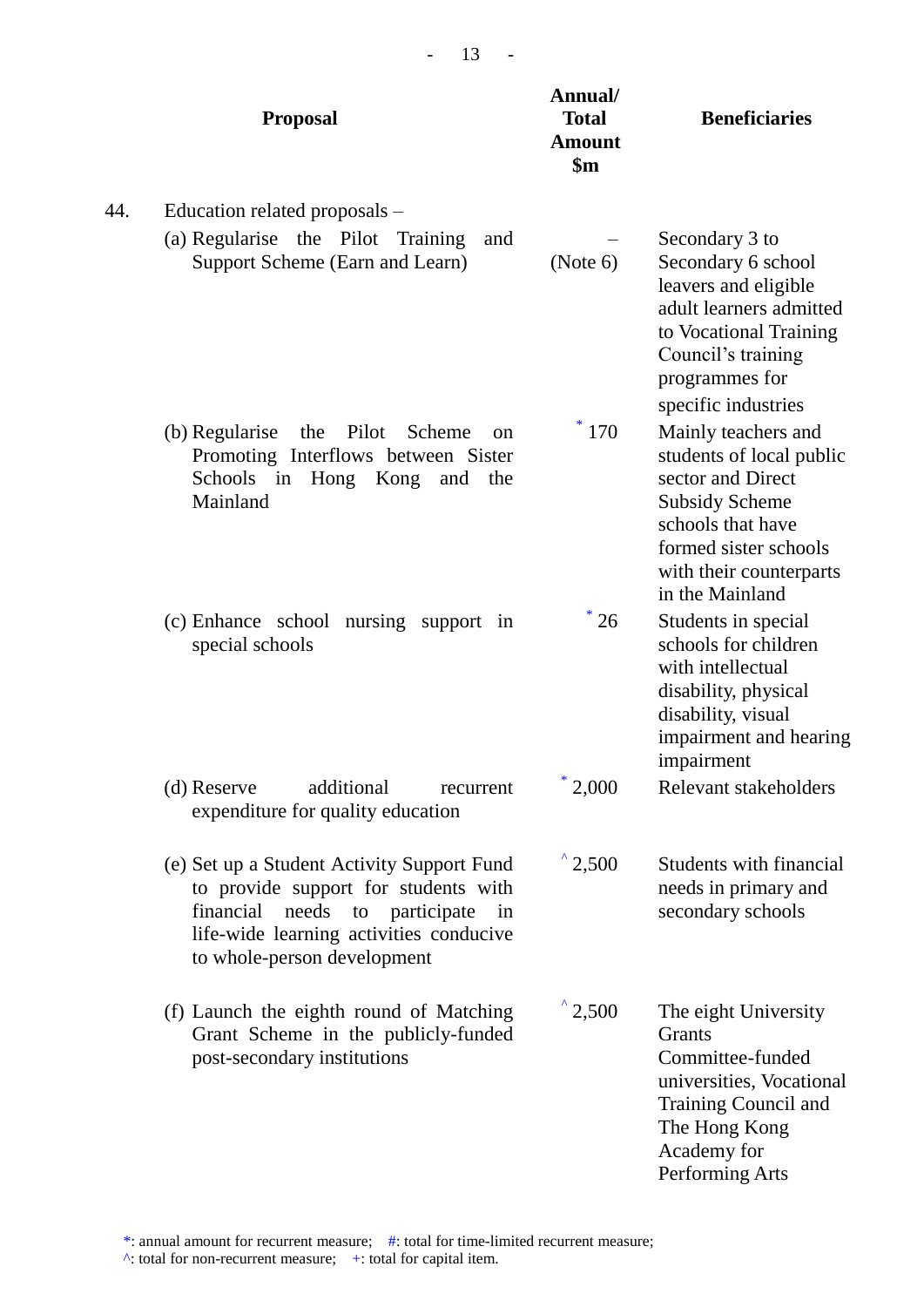|     | <b>Proposal</b>                                                                                                                   | Annual/<br><b>Total</b><br><b>Amount</b><br>$\mathbf{\$m}$ | <b>Beneficiaries</b>                                           |
|-----|-----------------------------------------------------------------------------------------------------------------------------------|------------------------------------------------------------|----------------------------------------------------------------|
| 45. | Consider the redevelopment of the Air<br>Mail<br>Centre<br>at<br>the<br>Hong<br>Kong<br><b>International Airport</b>              | $+5,000$                                                   | Trading and logistics<br>sector                                |
| 46. | Inject a total of \$6 billion into the Elite<br>Athletes Development Fund (of which<br>\$1 billion was announced in January 2017) | $^{\circ}$ 5,000                                           | Sports sector                                                  |
| 47. | Increase commitment of $-$<br>(a) Dedicated<br>Fund<br>Branding,<br>on<br><b>Upgrading and Domestic Sales; and</b>                | $^{\prime}$ 1,500                                          | <b>SMEs</b>                                                    |
|     | $(b)$ SME<br>Export<br>Marketing<br>and<br><b>Development Funds</b>                                                               | $^{\prime}$ 1,000                                          | <b>SMEs</b>                                                    |
| 48. | Expedite installation of lifts for public<br>sector schools as needed                                                             | $+2,000$                                                   | Around 100 schools                                             |
| 49. | Further<br>support to arts<br>culture<br>and<br>initiatives and infrastructure –                                                  |                                                            |                                                                |
|     | (a) Acquire museum collections and hold<br>exhibitions;                                                                           | $+500$                                                     | General public                                                 |
|     | (b) Inject $$500$ million into the<br>Art<br>Development Matching Grants Pilot<br>Scheme;                                         | $^{\degree}$ 500                                           | Arts sector                                                    |
|     | (c) Strengthen the protection, promotion<br>and transmission of intangible cultural<br>heritage                                   | $^{\degree}300$                                            | General public                                                 |
| 50. | Innovation<br>Construction<br>up<br>and<br>Set<br><b>Technology Fund</b>                                                          | $^{\prime}$ 1,000                                          | <b>Construction Industry</b>                                   |
| 51. | Inject \$800 million into Gifted Education<br>Fund                                                                                | $^{\prime}800$                                             | Gifted students in<br>primary and secondary<br>schools         |
| 52. | Inject \$800 million into the HKSAR<br>Government Scholarship Fund                                                                | $^{\prime}800$                                             | Students of<br>publicly-funded<br>post-secondary<br>programmes |

- 14 -

\*: annual amount for recurrent measure; #: total for time-limited recurrent measure;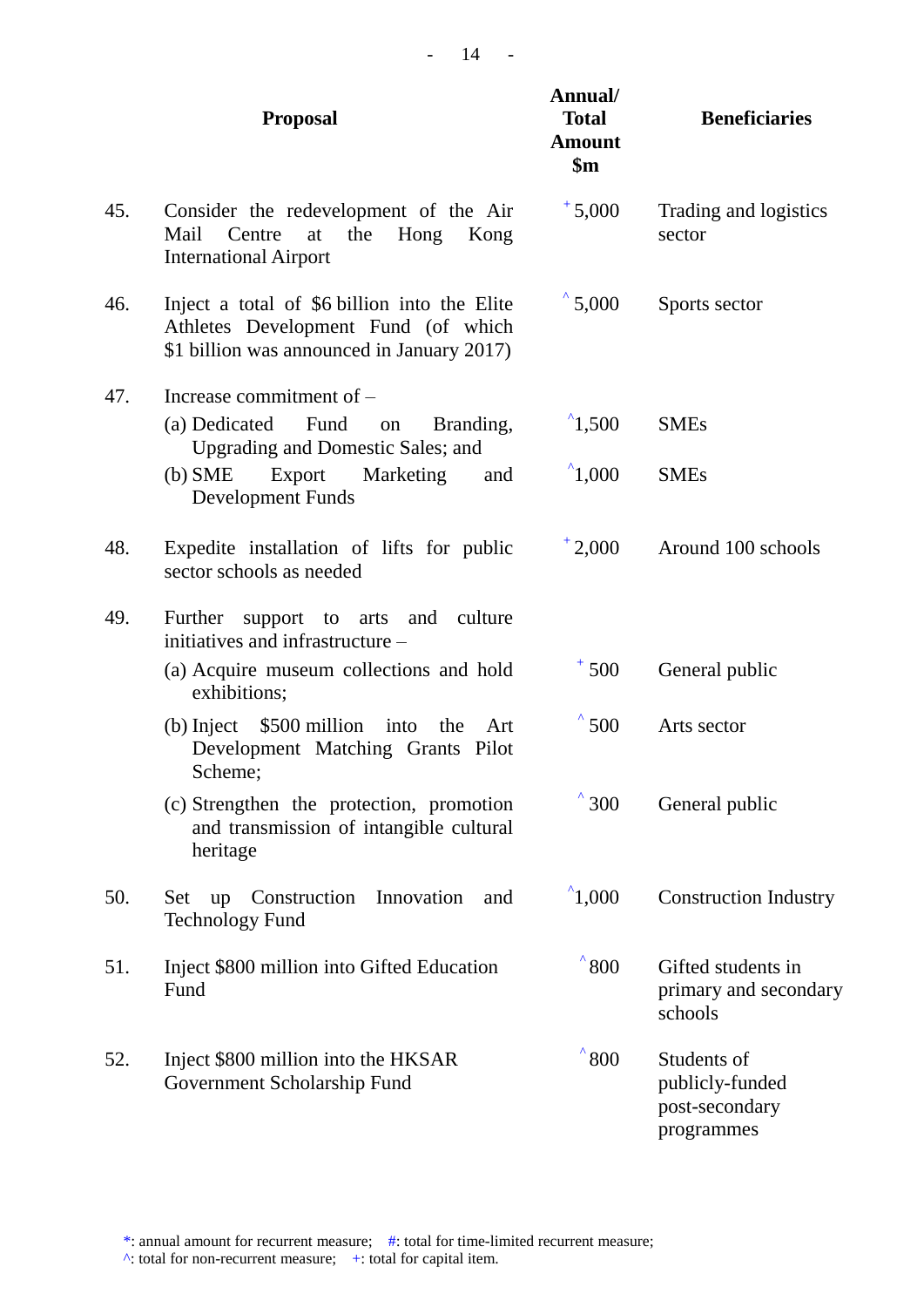|     | <b>Proposal</b>                                                                                                                                                                                                                   | Annual/<br><b>Total</b><br><b>Amount</b><br>$\mathbf{\$m}$ | <b>Beneficiaries</b>                                                                                                           |
|-----|-----------------------------------------------------------------------------------------------------------------------------------------------------------------------------------------------------------------------------------|------------------------------------------------------------|--------------------------------------------------------------------------------------------------------------------------------|
| 53. | Inject an additional \$800 million to further<br>promote the installation of small scale<br>renewable energy facilities at government<br>buildings, venues and community facilities                                               | $+$ & # 800                                                | General public                                                                                                                 |
| 54. | Enhance healthcare services –<br>(a) Set up a fund for development of<br>Chinese Medicine;                                                                                                                                        | $^{\prime}$ 500                                            | Chinese medicine<br>industry and<br>practitioners,<br>non-governmental<br>organisations                                        |
|     | (b) Prevent non-communicable<br>diseases<br>and promote mental well-being and<br>destigmatisation; and                                                                                                                            | $*100$                                                     | General public                                                                                                                 |
|     | (c) Regularise<br>the<br>Colorectal<br>Cancer<br>Screening Pilot Programme<br><i>(total)</i><br>expenditure over the coming five years<br>being \$940 million)                                                                    | $*150$                                                     | All eligible persons                                                                                                           |
| 55. | School social work services -                                                                                                                                                                                                     |                                                            |                                                                                                                                |
|     | (a) launch three-year pilot scheme to<br>provide social work services in all<br>aided<br>child<br>care<br>centres<br>and<br>kindergartens, kindergartens-cum-<br>child care centres (funding from<br><i>Lotteries Fund</i> ); and | $+504$                                                     | Children at aided child<br>care centres,<br>kindergartens and<br>kindergarten-cum-<br>child care centres and<br>their families |
|     | (b) strengthen and enhance social work<br>and counselling services in public<br>sector primary schools and improving<br>the provision of social workers in<br>special schools                                                     | $*138$                                                     | Students in public<br>sector primary and<br>special schools                                                                    |

- 15 -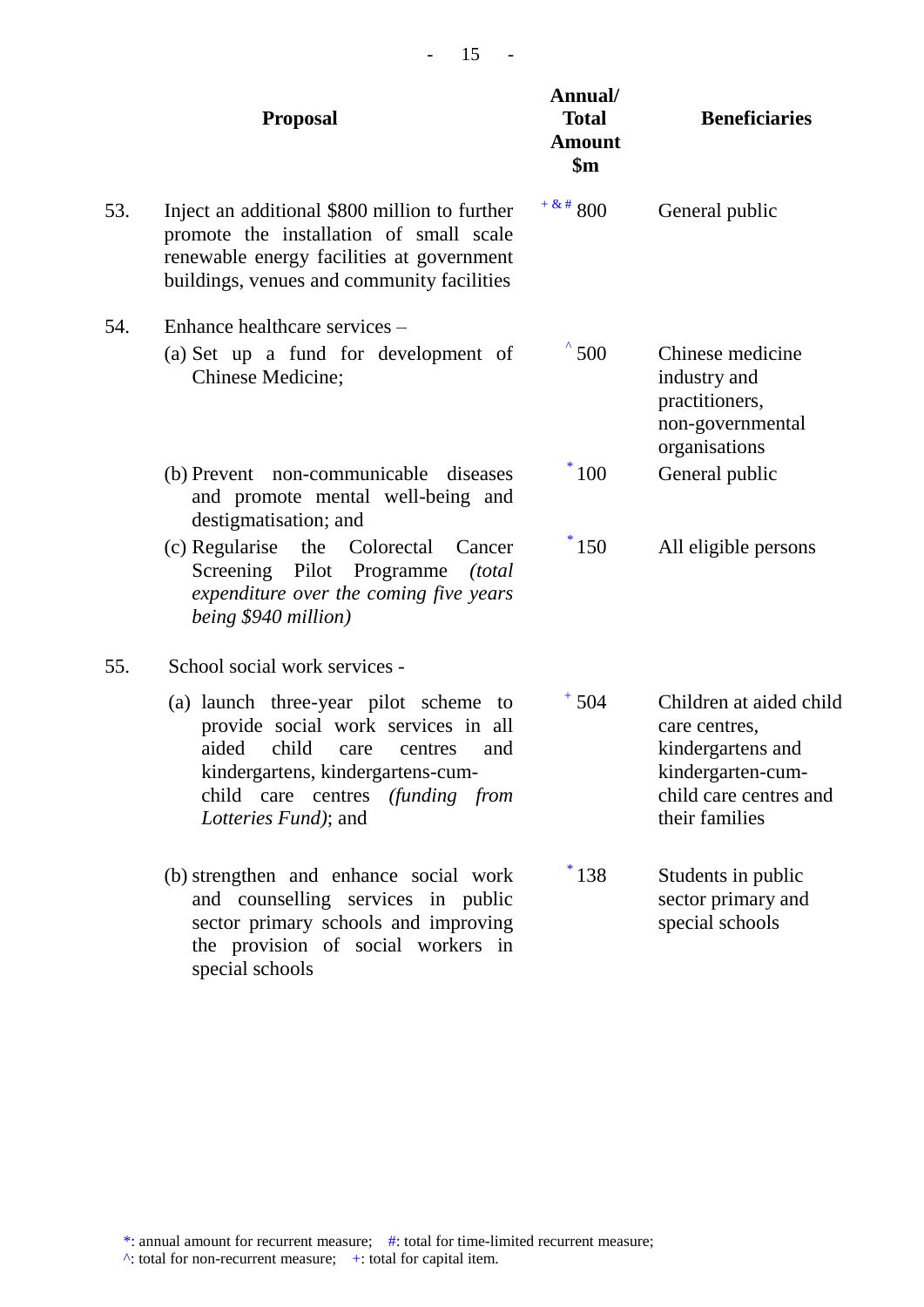|     | <b>Proposal</b>                                                                                                                                                                                                                   | Annual/<br><b>Total</b><br><b>Amount</b><br>$\mathbf{\$m}$ | <b>Beneficiaries</b>                                                    |
|-----|-----------------------------------------------------------------------------------------------------------------------------------------------------------------------------------------------------------------------------------|------------------------------------------------------------|-------------------------------------------------------------------------|
| 56. | Tourism $-$<br>(a) Provide additional funding to<br>the<br>Kong<br>Tourism<br><b>Board</b><br>Hong<br>in<br>2018-19<br>for<br>stepping<br>the<br>up<br>promotion work in the Mainland and<br>non-Mainland visitor source markets; | 226<br>(Note 7)                                            | Tourism and related<br>industries                                       |
|     | (b) Provide additional funding to the<br>Travel Industry Council of Hong<br>Kong in 2018-19 for enhancement of<br>the Pilot Information Technology<br>Development Matching Fund Scheme<br>for Travel Agents; and                  | $*30$<br>(Note 7)                                          |                                                                         |
|     | Support the Ocean Park in developing<br>(c)<br>education and tourism projects                                                                                                                                                     | $*310$<br>(Note 7)                                         |                                                                         |
| 57. | Promote and facilitate the development of<br>the financial services sector, including<br>launching a pilot bond grant scheme                                                                                                      | $^{\prime}500$<br>#18                                      | <b>Financial services</b><br>sectors                                    |
| 58. | Set up a Major Sport Events Matching<br><b>Grant Scheme</b>                                                                                                                                                                       | $^{\degree}500$                                            | Sports sector                                                           |
| 59. | initiatives<br>welfare<br>for<br>Implement<br>disadvantaged groups                                                                                                                                                                | $*139$<br>(Note 2)<br>$*344$                               | Disadvantaged groups                                                    |
| 60. | Consolidate Hong Kong as a Regional<br><b>Culture Hub</b>                                                                                                                                                                         | $^*$ 53<br>(Note 8)<br>$*193$<br>$^{\degree}70$            | Arts sector and general<br>public                                       |
| 61. | Provide additional funding to Hong Kong<br><b>Trade Development Council</b>                                                                                                                                                       | $*250$                                                     | Various sectors                                                         |
| 62. | Promote reading in the community                                                                                                                                                                                                  | $*204$                                                     | General public                                                          |
| 63. | <b>Sports</b><br>five-year<br>Launch<br>District<br>$\mathbf a$<br><b>Programmes Funding Programme</b>                                                                                                                            | $^{\prime}$ 100                                            | General public                                                          |
| 64. | Encourage employers to hire job seekers<br>with special employment needs                                                                                                                                                          | $^{\ast}$ 48                                               | elderly,<br>4 5 0 0<br>young<br>people and persons with<br>disabilities |

\*: annual amount for recurrent measure; #: total for time-limited recurrent measure;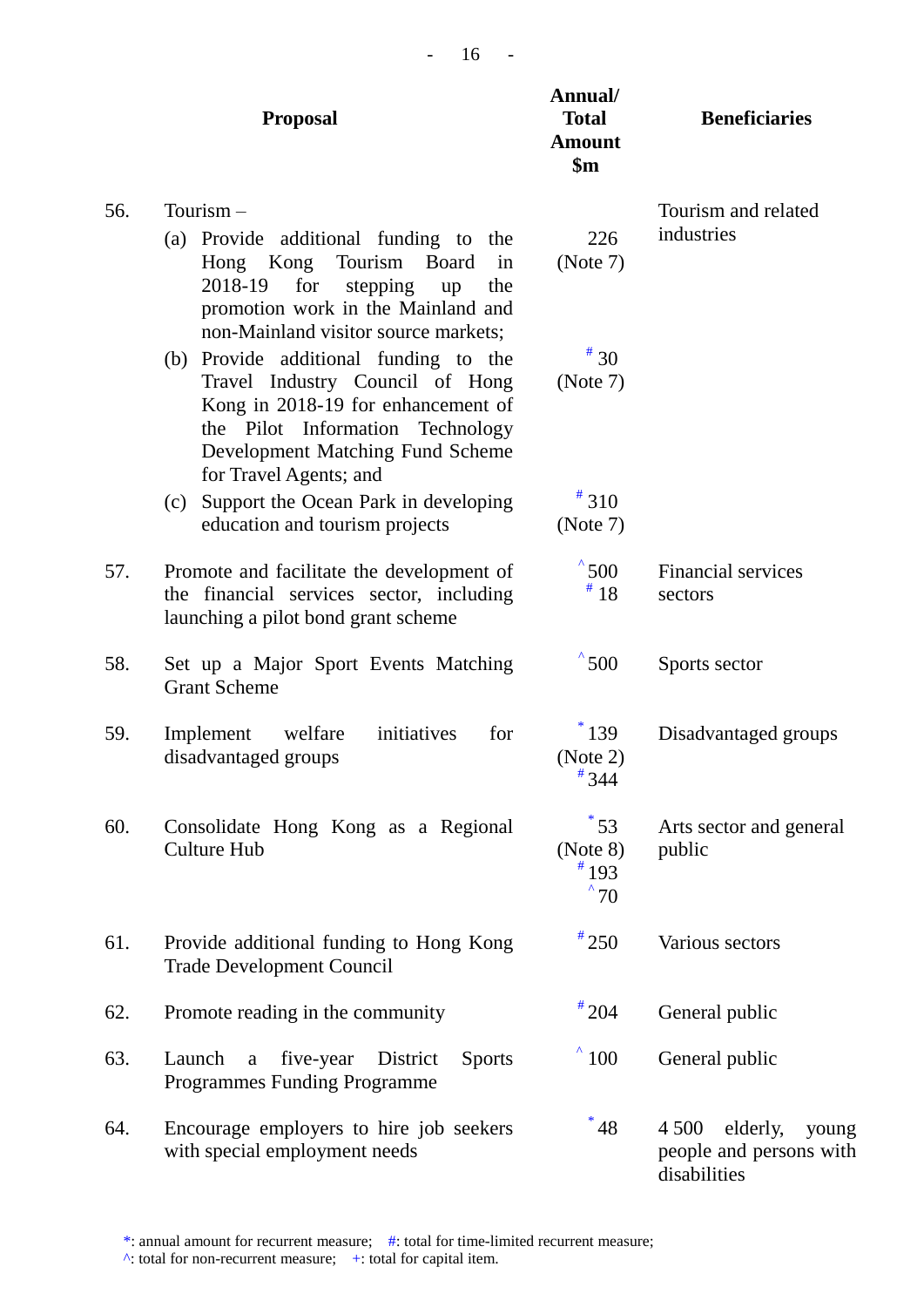|     | <b>Proposal</b>                                                                                                                                                                                                                                         | Annual/<br><b>Total</b><br><b>Amount</b><br>$\mathbf{\$m}$ | <b>Beneficiaries</b>                                               |
|-----|---------------------------------------------------------------------------------------------------------------------------------------------------------------------------------------------------------------------------------------------------------|------------------------------------------------------------|--------------------------------------------------------------------|
| 65. | Strengthen the manpower of SWD's<br>Family and Child Protective Services<br>Units, and the manpower resources of<br>the<br>Educational<br><b>NGOs</b><br>providing<br>Programme<br><b>Stopping</b><br>Domestic<br>on<br>Violence                        | $*43$                                                      | Children<br>abused/suspected to be<br>abused and their<br>families |
| 66. | Technology<br>Voucher<br>Enhance<br>the<br>Programme (TVP)<br>(\$500 million has been set aside in the ITF<br>for the TVP.)                                                                                                                             |                                                            | Local enterprises                                                  |
|     | Sub-total for expenditure measures                                                                                                                                                                                                                      | 39,316                                                     |                                                                    |
|     | (B) Revenue measures                                                                                                                                                                                                                                    |                                                            |                                                                    |
| 67. | Widen the tax bands for salaries tax from<br>\$45,000 to \$50,000, increase the number<br>of tax bands from 4 to 5, and adjust the<br>marginal tax rates to 2%, 6%, 10%, 14%<br>and 17% respectively with effect from the<br>year of assessment 2018/19 | 4,090                                                      | 1.34 million taxpayers                                             |
| 68. | (a) Increase allowances and raise<br>deduction ceiling under salaries tax<br>and tax under personal assessment<br>effect from<br>with<br>the<br>of<br>year<br>assessment $2018/19 -$                                                                    |                                                            |                                                                    |
|     | Child Allowance (from \$100,000)<br>(i)                                                                                                                                                                                                                 | 1,310                                                      | 335,000 taxpayers                                                  |
|     | to $$120,000$<br>(ii) Dependent Parent/Grandparent<br>$(from \$46,000$<br>Allowances<br>to<br>\$50,000 for parent/grandparent<br>aged 60 or above) (and from                                                                                            |                                                            |                                                                    |
|     | \$23,000<br>\$25,000<br>for<br>to<br>parent/grandparent aged between<br>55 and 59)                                                                                                                                                                      | 580                                                        | 607,000 taxpayers                                                  |
|     | (iii) Deduction for Elderly Residential<br>Care Expenses from \$92,000 to<br>\$100,000                                                                                                                                                                  |                                                            |                                                                    |
|     | Introducing<br>Disability<br>Personal<br>(b)                                                                                                                                                                                                            | 450                                                        |                                                                    |

- 17 -

Allowance of \$75,000

\*: annual amount for recurrent measure; #: total for time-limited recurrent measure;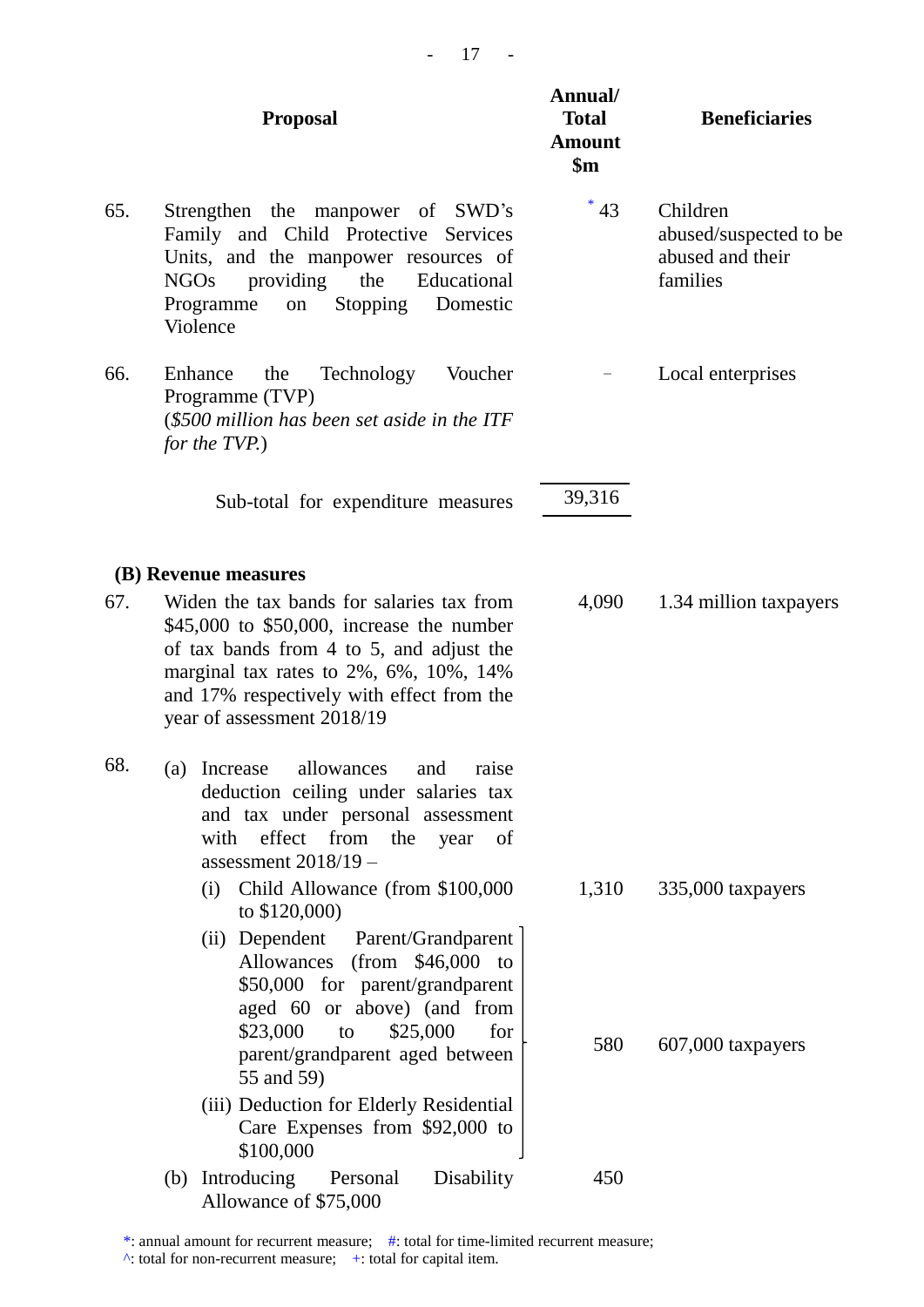| 18 |  |
|----|--|
|----|--|

|     | <b>Proposal</b>                                                                                                                                                                                                                                                                                      | Annual/<br><b>Total</b><br><b>Amount</b><br>$\mathbf{\$m}$ | <b>Beneficiaries</b>                                             |
|-----|------------------------------------------------------------------------------------------------------------------------------------------------------------------------------------------------------------------------------------------------------------------------------------------------------|------------------------------------------------------------|------------------------------------------------------------------|
| 69. | deduction for Voluntary Health<br>Tax<br>Insurance Scheme (capped at \$8,000 per<br>insured person) starting from the year of<br>assessment following the passage of the<br>relevant legislative amendments by the<br>Legislative Council                                                            | 800                                                        |                                                                  |
| 70. | Charges for import and export declarations<br>capped at \$200                                                                                                                                                                                                                                        | 458                                                        | About 0.9 million cases<br>submitted by the trading<br>community |
| 71. | Increase the types of qualified instruments<br>under the qualifying debt instrument<br>scheme and extend the scope of tax<br>exemption                                                                                                                                                               | unable to<br>estimate                                      | Corporate bond issuers                                           |
| 72. | Allow husband and wife the option to<br>decide whether to elect for personal<br>assessment separately starting from the<br>year of assessment 2018-19                                                                                                                                                | unable to<br>estimate                                      |                                                                  |
| 73. | Enhance the tax concessions for capital<br>expenditure incurred by enterprises in<br>procuring eligible energy efficient building<br>installations and renewable energy devices<br>by allowing tax deduction to be claimed in<br>full in one year instead of the current time<br>frame of five years | unable to<br>estimate                                      | Building owners and the<br>environmental<br>protection sector    |

 $\wedge$ : total for non-recurrent measure; +: total for capital item.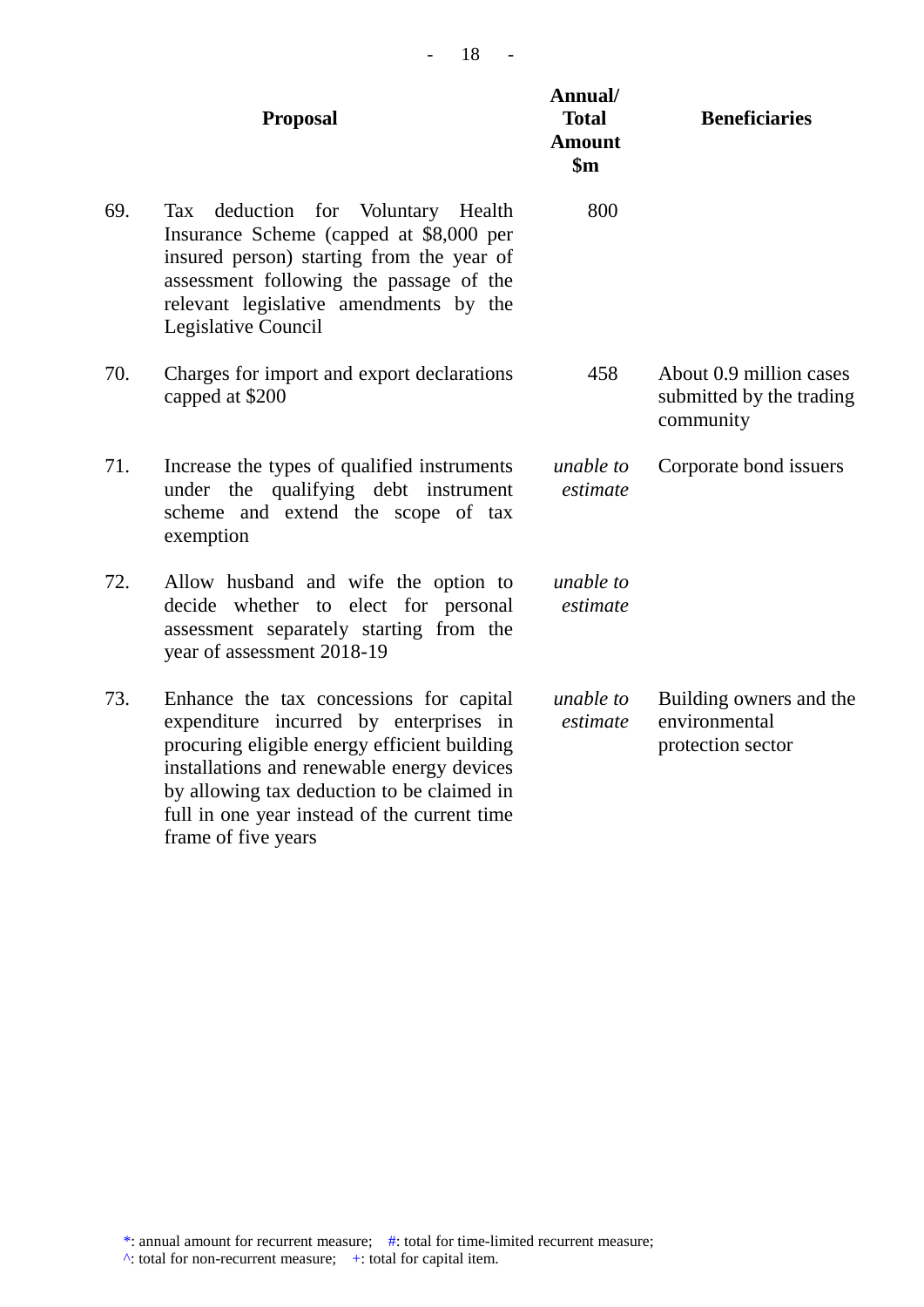|     | <b>Proposal</b>                                                                                                                                                                                                                                                                                                                                                                                                                                                                                                                                                                                                                                                                      | Annual/<br><b>Total</b><br><b>Amount</b><br>$\mathbf{\$m}$ | <b>Beneficiaries</b> |
|-----|--------------------------------------------------------------------------------------------------------------------------------------------------------------------------------------------------------------------------------------------------------------------------------------------------------------------------------------------------------------------------------------------------------------------------------------------------------------------------------------------------------------------------------------------------------------------------------------------------------------------------------------------------------------------------------------|------------------------------------------------------------|----------------------|
| 74. | Promote the use of electric vehicles –<br>(a) Launch a "one-for-one replacement"<br>scheme from 28 February 2018 to<br>allow eligible private car owners who<br>buy a new electric private car and<br>scrap an eligible private car they own<br>to enjoy a first registration tax (FRT)<br>concession of up to \$250,000. Other<br>new electric private cars will continue<br>to enjoy a FRT concession of up to<br>\$97,500.<br>The above concessions<br>remain<br>force<br>will<br>in<br>until<br>31 March 2021; and<br>(b) Continue to waive in full the FRT for<br>electric commercial vehicles, electric<br>motor cycles and electric<br>motor<br>tricycles until 31 March 2021 | unable to<br>estimate                                      | General public       |
|     | Sub-total for revenue measures                                                                                                                                                                                                                                                                                                                                                                                                                                                                                                                                                                                                                                                       | 7,688                                                      |                      |
|     | Total for budget measures<br>with long-term effect                                                                                                                                                                                                                                                                                                                                                                                                                                                                                                                                                                                                                                   | 47,004                                                     |                      |
|     | Funding earmarked                                                                                                                                                                                                                                                                                                                                                                                                                                                                                                                                                                                                                                                                    |                                                            |                      |
| 75. | As an initial provision for the second<br>hospital development plan,<br>$10$ -year<br>the clinic facilities<br>in the<br>improve<br>Department of Health, and upgrade and<br>increase healthcare teaching facilities                                                                                                                                                                                                                                                                                                                                                                                                                                                                 | 300,000                                                    |                      |
| 76. | Resources reserved for the development of<br>the Hong Kong-Shenzhen Innovation and<br>Technology Park in Lok Ma Chau Loop                                                                                                                                                                                                                                                                                                                                                                                                                                                                                                                                                            | 20,000                                                     |                      |
| 77. | Improve and develop cultural facilities in<br>the coming 10 years                                                                                                                                                                                                                                                                                                                                                                                                                                                                                                                                                                                                                    | 20,000                                                     |                      |
| 78. | Abolition<br>"offsetting"<br>of<br><b>MPF</b><br>arrangement                                                                                                                                                                                                                                                                                                                                                                                                                                                                                                                                                                                                                         | 15,000                                                     |                      |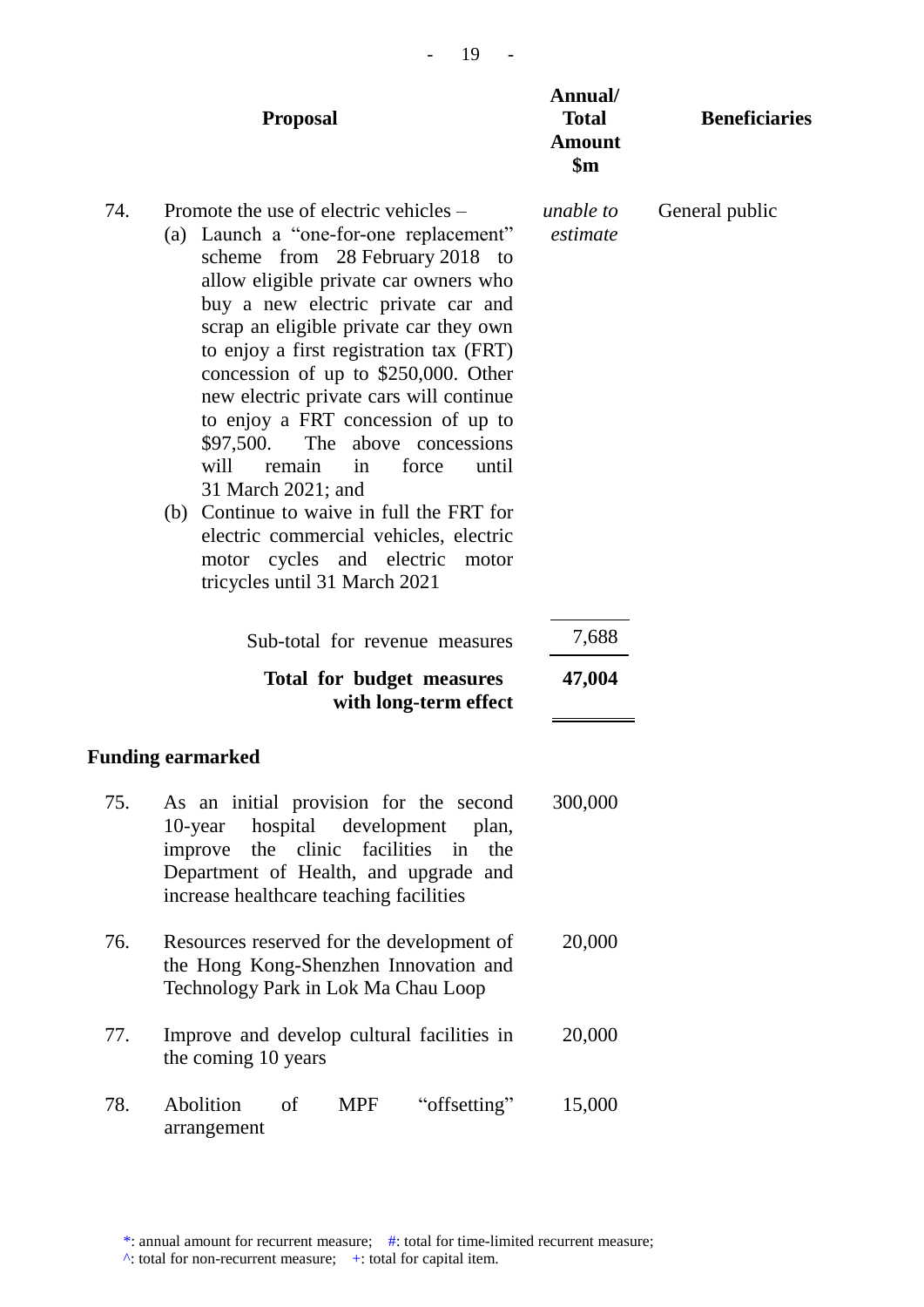| <b>Proposal</b>                                                                                                                                                               | Annual/<br><b>Total</b><br><b>Amount</b><br>$\mathbf{\$m}$ | <b>Beneficiaries</b> |
|-------------------------------------------------------------------------------------------------------------------------------------------------------------------------------|------------------------------------------------------------|----------------------|
| Support package for research centres run<br>by non-profit-making institutions in the<br>two research clusters                                                                 | 10,000                                                     |                      |
| Funding support for Hong Kong Science<br>and Technology Parks Corporation to build<br>R&D infrastructure and facilities, and to<br>enhance support for tenants and incubatees | 10,000                                                     |                      |
| Development of district facilities                                                                                                                                            | 8,000                                                      |                      |
| Market Modernisation Programme over<br>the next 10 years                                                                                                                      | 2,000                                                      |                      |
| Optimising the use of vacant government<br>sites and school premises                                                                                                          | 1,000                                                      |                      |
| Youth development                                                                                                                                                             | 1,000                                                      |                      |
| Strengthen support for ethnic minorities                                                                                                                                      | 500                                                        |                      |
| Provide subsidies for drugs for treating<br>uncommon diseases                                                                                                                 | 500                                                        |                      |
| Funding support for Cyberport to enhance<br>support for start-ups and to promote the<br>development<br>digital<br>of<br>technology<br>ecosystem                               | 200                                                        |                      |
| Promote the development of e-sports                                                                                                                                           | 100                                                        |                      |
| Total for funding earmarked                                                                                                                                                   | 388,300                                                    |                      |
| Total financial implications of<br><b>Budget Measures</b>                                                                                                                     | 487,713                                                    |                      |
| <b>Grand Total (Policy Address</b><br><b>Initiatives and Budget Measures)</b>                                                                                                 | 551,252                                                    |                      |
|                                                                                                                                                                               |                                                            |                      |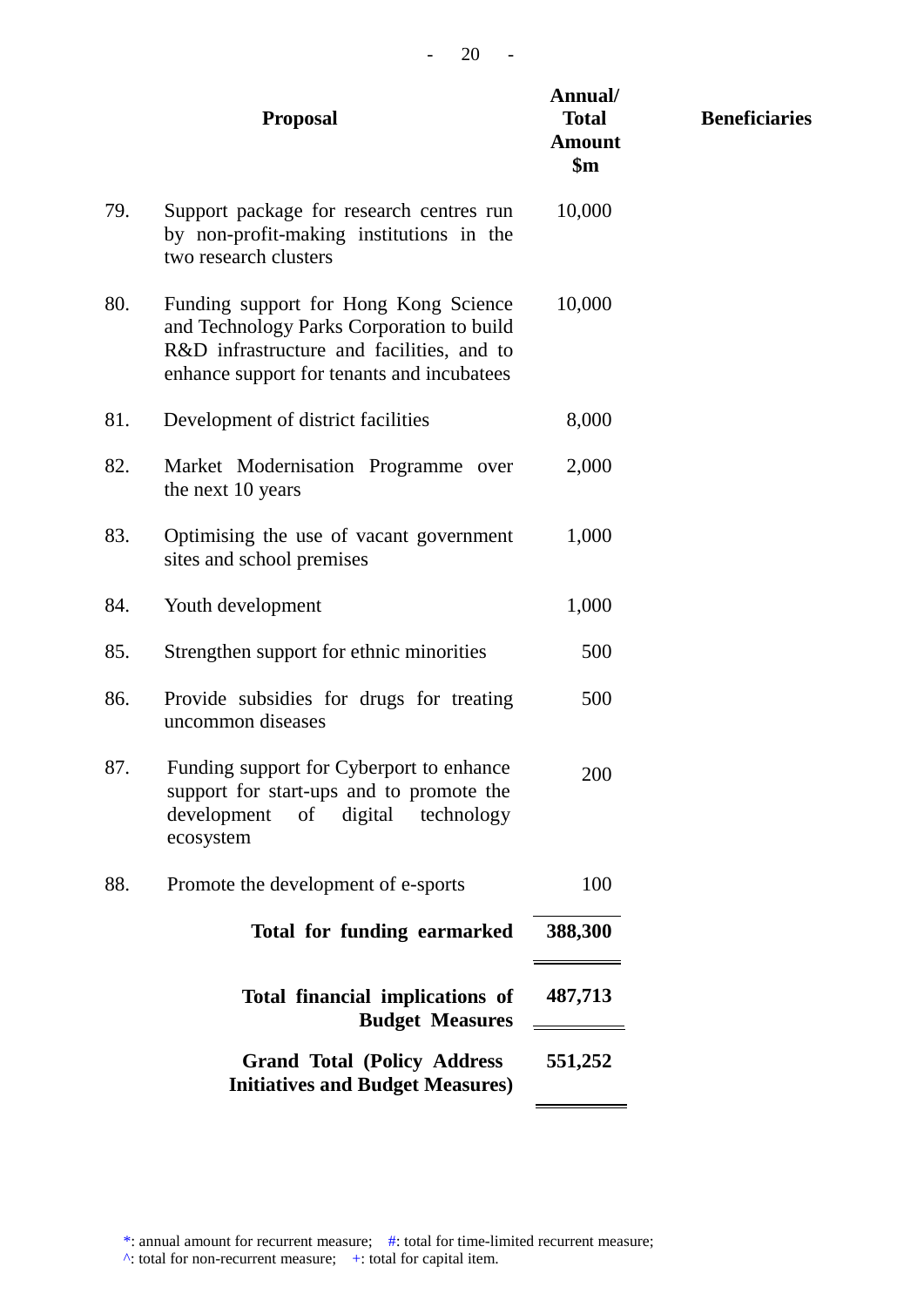#### **Notes:**

- Note 1: The total recurrent funding provided to the Hospital Authority (HA) in 2018-19 is \$61.5 billion, an increase of nearly \$6 billion compared with previous year. The \$10.83 billion refers to the additional full-year recurrent provision to HA at the end of the first triennium in 2020-21. (Item 1)
- Note 2: The additional annual provision of \$660 million to improve the rehabilitation services as mentioned in the Budget includes the annual provision of \$601 million in Item 4 and some measures for implementing welfare initiatives for disadvantaged groups in Item 59.
- Note 3: From 2018-19 onwards, the recurrent provision will be progressively increased to \$50 million to support Hong Kong's art groups and artists to perform and stage exhibitions outside Hong Kong (included in Items 10(a) and Item 60).
- Note 4: On the assumption that 20% of the tax-paying enterprises are connected enterprises, the tax revenue forgone under the proposed two-tiered profits tax rates regime will be about \$5.8 billion per year. For the proposed additional tax deduction for research and development expenditure, the Government aims to introduce the amendment bill into the Legislative Council within the first half of this year and plans to launch the initiative in the third quarter. (Item 16)
- Note 5: The injection of \$1.2 billion into the Qualifications Framework Fund will be made before end March 2018, i.e. 2017-18 financial year. (Item 20)
- Note 6: The Government will review the Pilot Scheme. Resources required by the regularisation is subject to the review outcome. (Item 44)
- Note 7: The total additional funding in 2018-19 to support the tourism industry amounts to \$396 million, comprising the 2018-19 additional funding of \$226 million and \$30 million for the Hong Kong Tourism Board and the Travel Industry Council of Hong Kong respectively (Items 56(a) and 56(b)), the 2018-19 cash flow of \$26.3 million for supporting the Ocean Park in developing education tourism projects (the total allocation of which is  $$310$  million) (Item  $56(c)$ ), as well as the 2018-19 cash flow for other new initiatives to implement the Development Blueprint for Hong Kong's Tourism Industry.
- Note 8: The Government will allocate additional recurrent funding to support nine major performing arts groups, as well as small and medium arts groups funded by the Hong Kong Arts Development Council, and allocate more resources to the small and medium arts groups under Leisure and Cultural Services Department's Venue Partnership Scheme. The additional recurrent funding amounts to \$55 million, of which about \$46 million was included as a Policy Address major initiative in Item 10(a). (Item 60)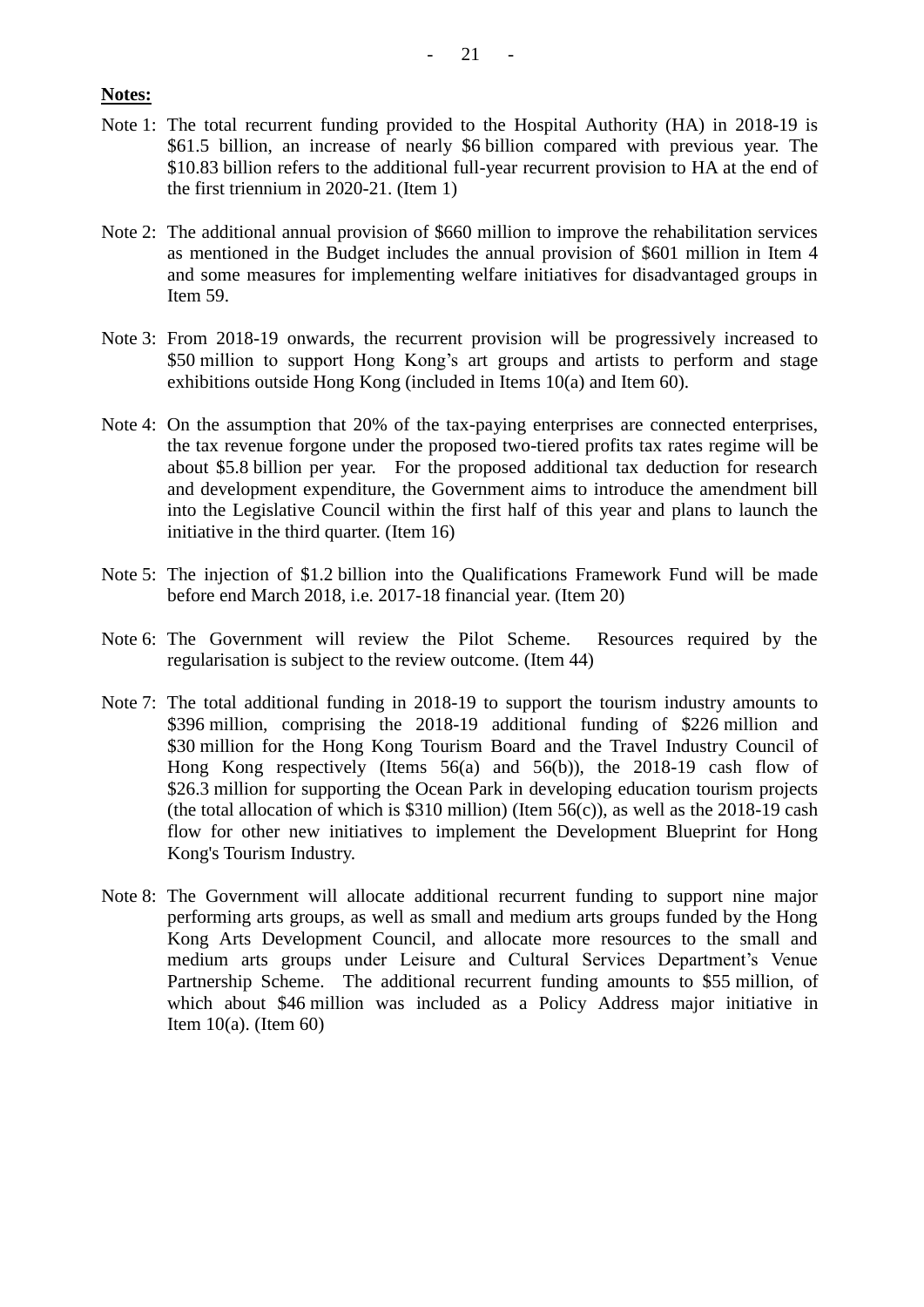# **(6) Medium Range Forecast**

| (\$ billion)                                                      | 2017-18<br><b>Revised</b><br><b>Estimate</b> | 2018-19 | 2019-20 | 2020-21<br><b>Estimate Forecast Forecast Forecast Forecast</b> | 2021-22 | 2022-23 |
|-------------------------------------------------------------------|----------------------------------------------|---------|---------|----------------------------------------------------------------|---------|---------|
| <b>Operating Surplus</b>                                          | 64.0                                         | 14.6    | 37.7    | 7.0                                                            | 6.0     | 11.5    |
| Capital Surplus (Deficit)                                         | 74.0                                         | 32.0    | 7.8     | 8.0                                                            | (0.9)   | 8.4     |
| Repayment of bonds and notes                                      |                                              |         | (1.5)   |                                                                |         |         |
| <b>Consolidated surplus after</b><br>repayment of bonds and notes | 138.0                                        | 46.6    | 44.0    | 15.0                                                           | 5.1     | 19.9    |
| <b>Fiscal reserves at 31 March</b>                                | 1,092.0                                      | 1,138.6 | 1,182.6 | 1,197.6                                                        | 1,202.7 | 1,222.6 |
| In terms of no. of months of<br>government expenditure            | 28                                           | 24      | 24      | 23                                                             | 22      | 21      |
| In terms of % of GDP                                              | 41.0%                                        | 40.3%   | 39.9%   | 38.5%                                                          | 36.8%   | 35.6%   |

Appendices – Major Policy Area Group Expenditure

- 1. Education
- 2. Social Welfare
- 3. Health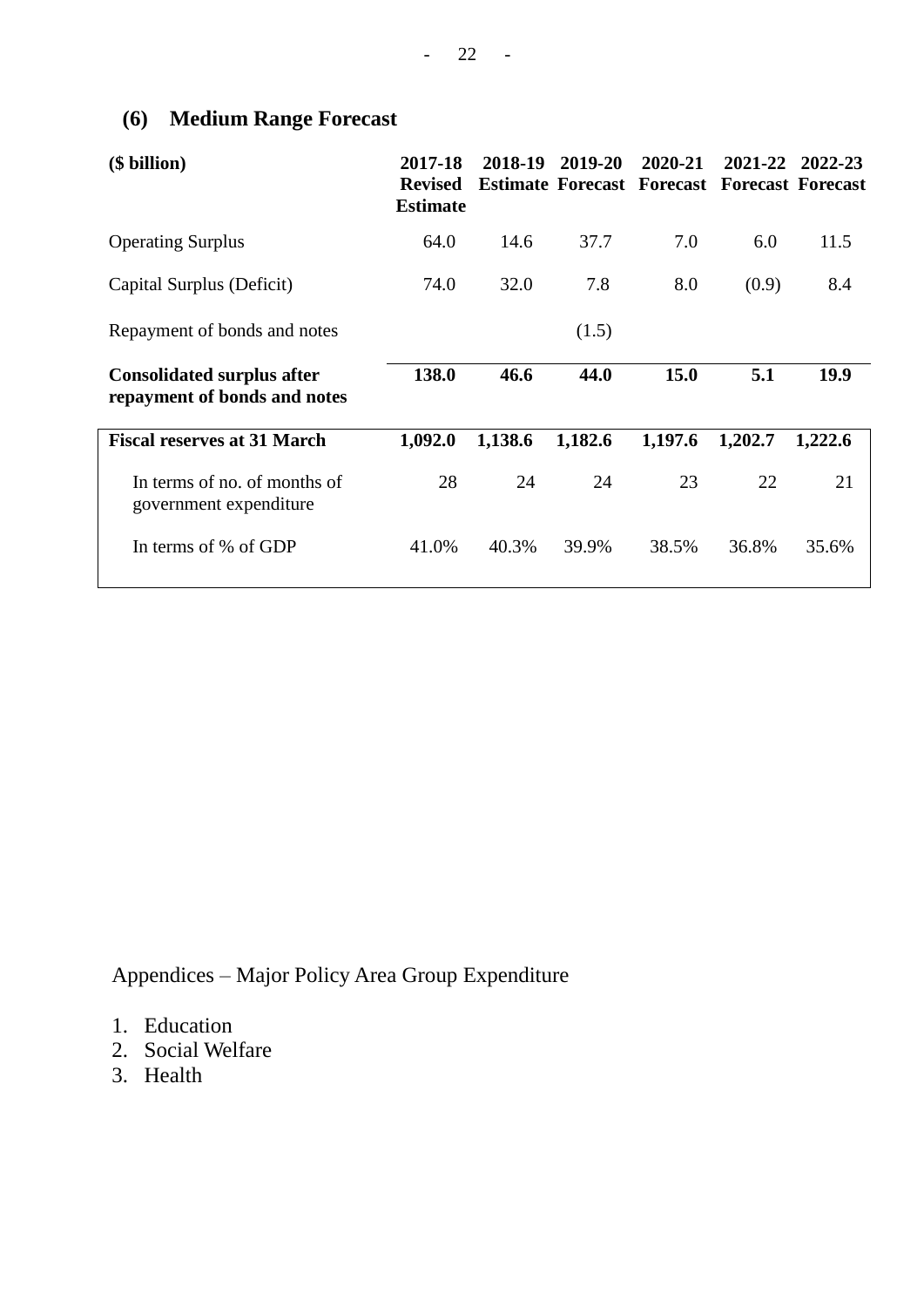## **Education**

- 1. Estimated government expenditure on education amounts to \$113.7 billion in 2018-19, accounting for 20.4% of estimated government expenditure, and is 28.4% or \$25.2 billion higher than the 2017-18 revised estimate. (4.0% of nominal GDP in 2018)
- 2. Estimated recurrent government expenditure on education is \$84.6 billion in 2018-19, accounting for 20.8% of estimated recurrent government expenditure and is 5.6% or \$4.5 billion higher than the 2017-18 revised estimate. (3.0% of nominal GDP in 2018)
- 3. The key initiatives and resource provisions are highlighted below –

### Initiatives under recurrent government expenditure

- (a) New initiatives
	- (i) \$273 million in 2018-19 (\$367 million full-year provision) is for providing recurrent air-conditioning grant for all public sector schools to cover the daily expenses of air-conditioning systems installed in related facilities starting from the 2018/19 school year;
	- (ii) \$525 million in 2018-19 (\$849 million full-year provision) is for regularising the Study Subsidy Scheme for Designated Professions/Sectors and increasing the number of subsidised places from about 1 000 to about 3 000 per cohort w.e.f. the 2018/19 academic year;
	- (iii) \$58 million in 2018-19 (\$170 million full-year provision) is for regularising Pilot Scheme on Promoting Interflows between Sister Schools in Hong Kong and the Mainland and increasing the grant received by participating schools from \$120,000 to \$150,000 per annum from the 2018/19 school year;
	- (iv) \$48 million in 2018-19 (\$138 million full-year provision) is for strengthening and enhancing social work and counselling services in public sector primary schools and improving the provision of social workers in special schools;
	- (v) \$14 million in 2018-19 (\$26 million full-year provision) is for enhancing school nursing support in special schools; and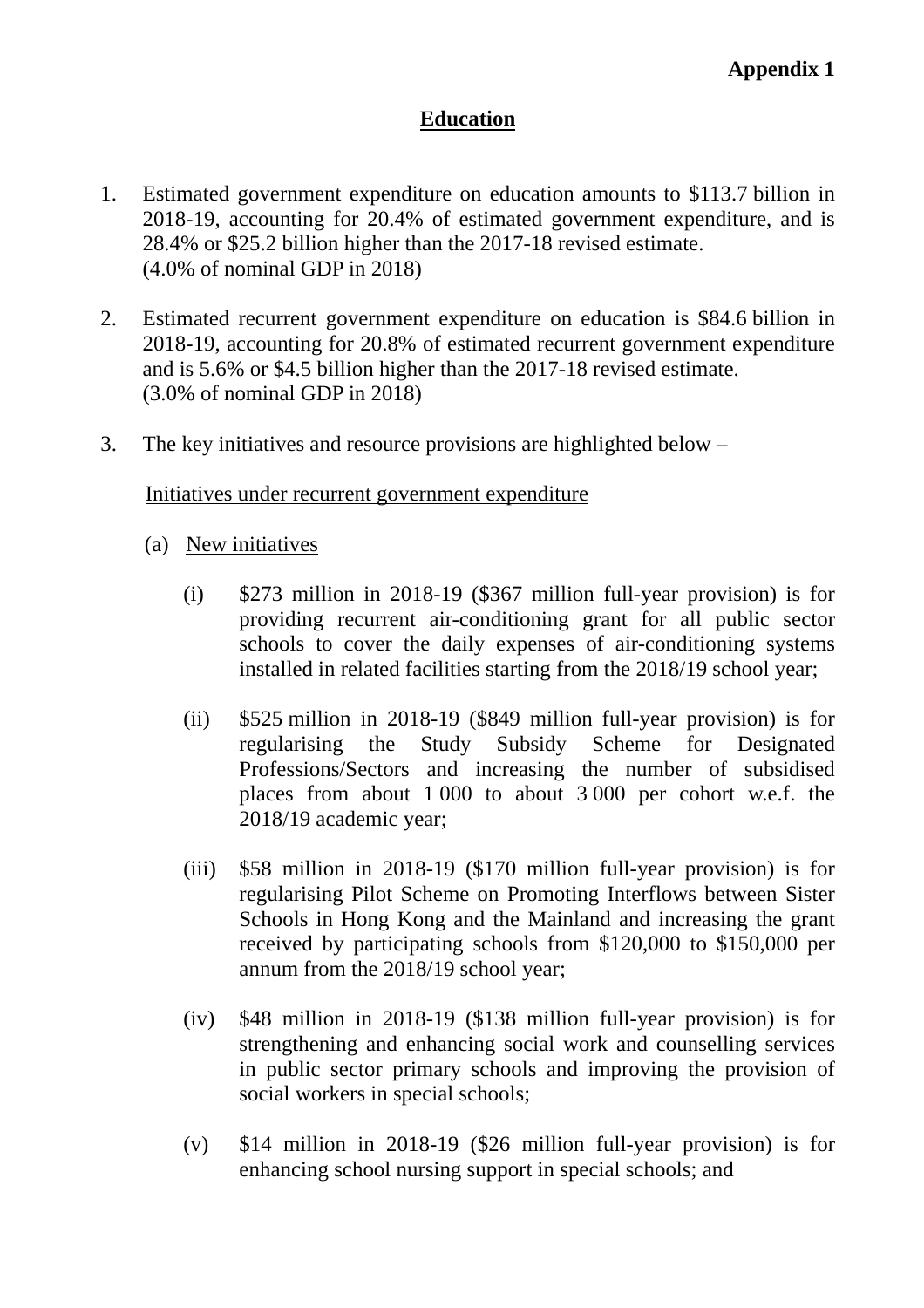- (vi) additional \$2 billion is reserved for quality education. The initiatives to be launched include enhancing the professional development of teachers, strengthening support for kindergartens, reviewing and improving integrated education, and supporting schools in enhancing promotion of life-wide learning.
- (b) Existing initiatives
	- (i) The free quality kindergarten education policy has been implemented since the 2017/18 school year. The recurrent expenditure on pre-primary education is estimated to be \$6.5 billion in 2018-19 (2017-18 RE: \$5.7 billion); and
	- (ii) \$3 billion in 2018-19 (2017-18 RE: \$2.3 billion; \$3.6 billion full year provision) for implementing the \$3.6 billion package of priority initiatives to support quality education at various levels with effect from the 2017/18 academic/school year. The initiatives include introducing a non-means-tested subsidy scheme for students pursuing self-financing undergraduate studies in Hong Kong and those pursuing undergraduate studies in designated Mainland universities, increasing teacher-to-class ratio by 0.1 for all public sector primary and secondary schools (including special schools), strengthening staffing support in information technology for schools, and providing an additional graduate teaching post by phases for public sector ordinary primary and secondary schools to facilitate their assignment of a designated teacher to take up the role of special educational needs coordinator and providing additional staff/grant for special schools.

Initiatives under non-recurrent and capital expenditure

- (a) New initiatives
	- (i) \$12 billion in 2018-19 is for setting up the Hostel Development Fund to provide one-off non-recurrent capital grants for University Grant Committee (UGC)-funded universities to construct student hostels for meeting their shortfall;
	- (ii) \$3 billion in 2018-19 is for injection into the Research Endowment Fund to generate investment income for providing non-means-tested studentships to local students enrolled in UGC-funded research postgraduate programmes;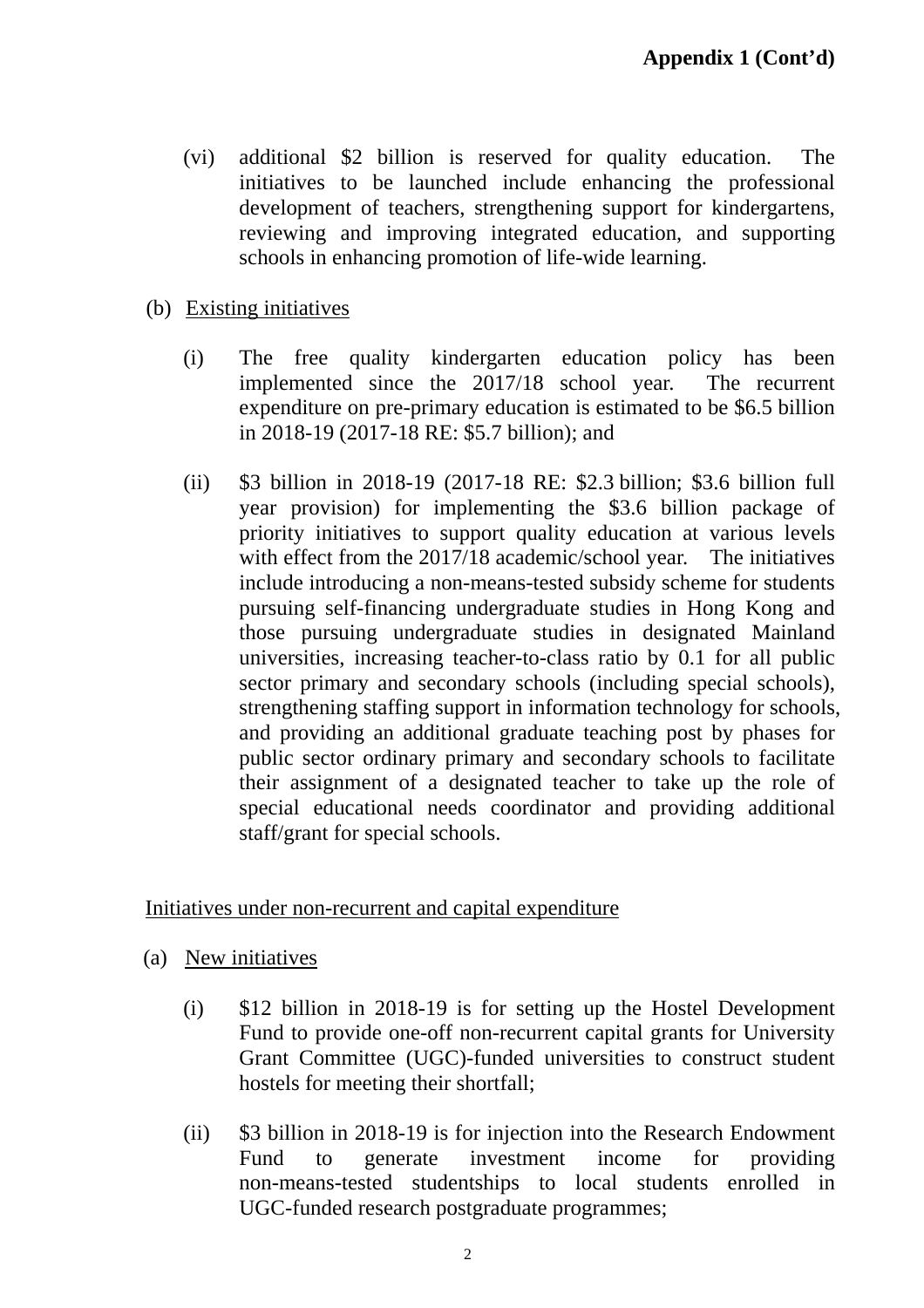- (iii) \$2.5 billion in 2018-19 is for setting up a Student Activity Support Fund to provide support for students with financial needs to participate in life-wide learning activities conducive to whole-person development;
- (iv) \$800 million in 2018-19 is for injection into the Gifted Education Fund to enhance the development of gifted students;
- (v) \$800 million in 2018-19 is for injection into the HKSAR Government Scholarship Fund to increase the number of awards in the 2019/20 academic year as an incentive for students to pursue excellence in both academic and non-academic areas; and
- (vi) a total commitment of \$2.5 billion is for launching the eighth Matching Grant Scheme in the publicly-funded post-secondary institutions.
- (b) Existing initiatives
	- (i) Provision of \$1.5 billion in 2018-19 (2017-18 RE: \$1.2 billion) is for school maintenance (Major Repairs for aided and Direct Subsidy Scheme schools and Emergency Repairs for aided schools);
	- (ii) Provision of \$100 million in 2018-19 (2017-18 RE: \$300 million) is for the seventh Matching Grant Scheme for eligible self-financing local degree-awarding institutions; and
	- (iii) \$2 billion is for expediting installation of lifts for public sector schools without such provisions.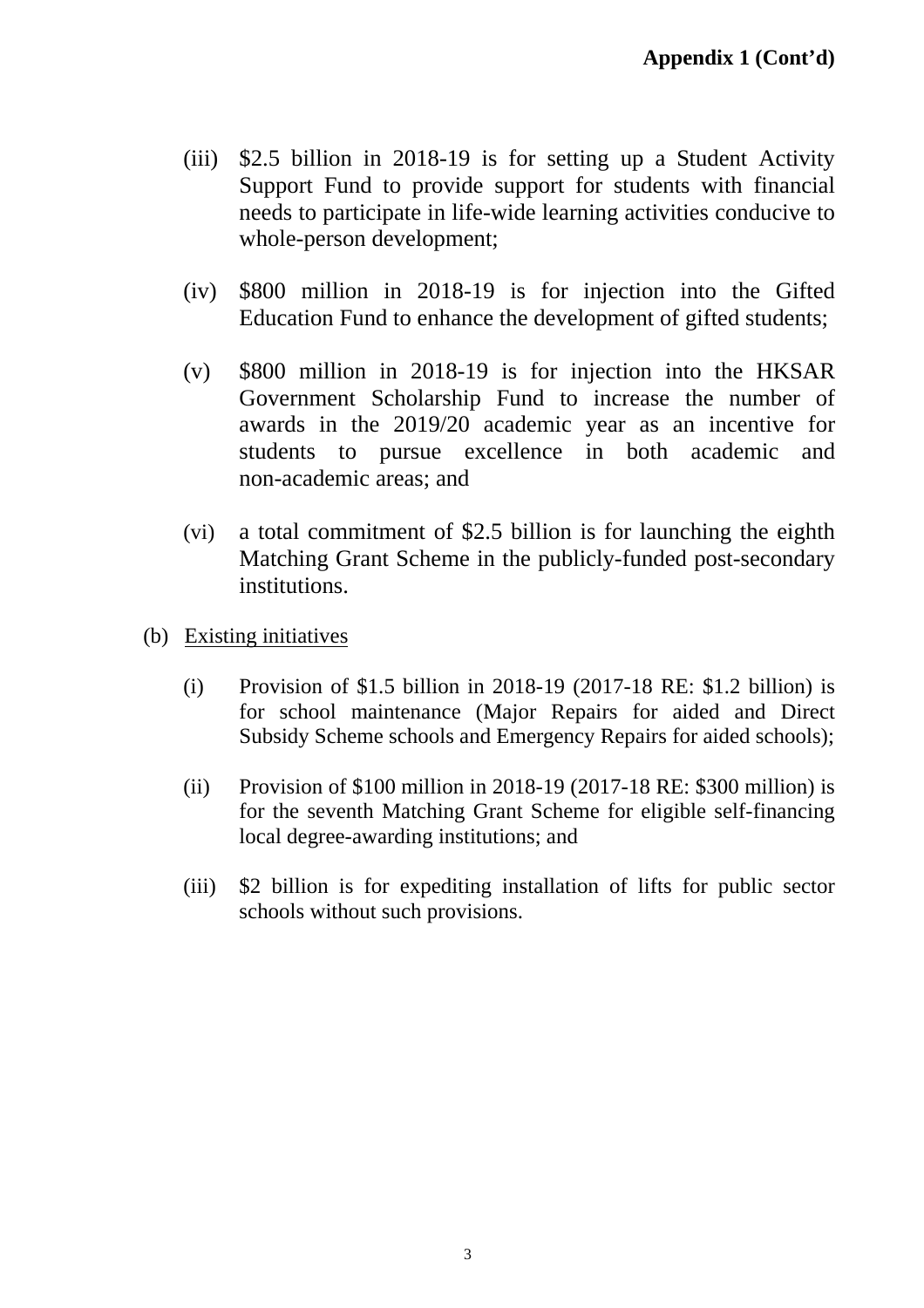## **Social Welfare**

- 1. Estimated government expenditure on social welfare amounts to \$92.2 billion in 2018-19 (3.3% of nominal GDP in 2018), accounting for 16.5% of estimated government expenditure, and is 30.1% or \$21.3 billion higher than the 2017-18 revised estimate.
- 2. Estimated recurrent government expenditure on social welfare is \$79.8 billion in 2018-19 (2.8% of nominal GDP in 2018), accounting for 19.6% of estimated recurrent government expenditure and is 21.3% or \$14.0 billion higher than the 2017-18 revised estimate.
- 3. The key initiatives are highlighted below –

### Initiatives under recurrent government expenditure

- (a) New initiatives
	- (i) \$210 million in 2018-19 (\$502 million full-year provisions w.e.f. 2019-20) is for enhancing dementia care and the support for needy carers of elderly persons.
	- (ii) \$333 million in 2018-19 (\$352 million full-year provisions w.e.f. 2020-21) is for increasing the salaries of front-line care staff in service units of subsidised elderly services, rehabilitation services as well as family and child welfare services.
	- (iii)  $$160$  million in 2018-19 (\$1,179 million in total from 2018-19 to 2023-24) is for enhancing the service quality of RCHEs and RCHDs, which mainly includes launching a five-year scheme to provide full subsidies for home managers, health workers and care workers of all RCHEs and RCHDs to enrol in Qualifications Framework-based training courses; launching a five-year scheme to provide full subsidies for all private RCHEs to join accreditation schemes; setting up district-based professional teams under a four-year pilot scheme to provide outreach services for residents in private RCHEs and RCHDs to support their social and rehabilitation needs; and conducting a consultancy study to review the existing licensing and regulatory regimes for RCHEs and RCHDs.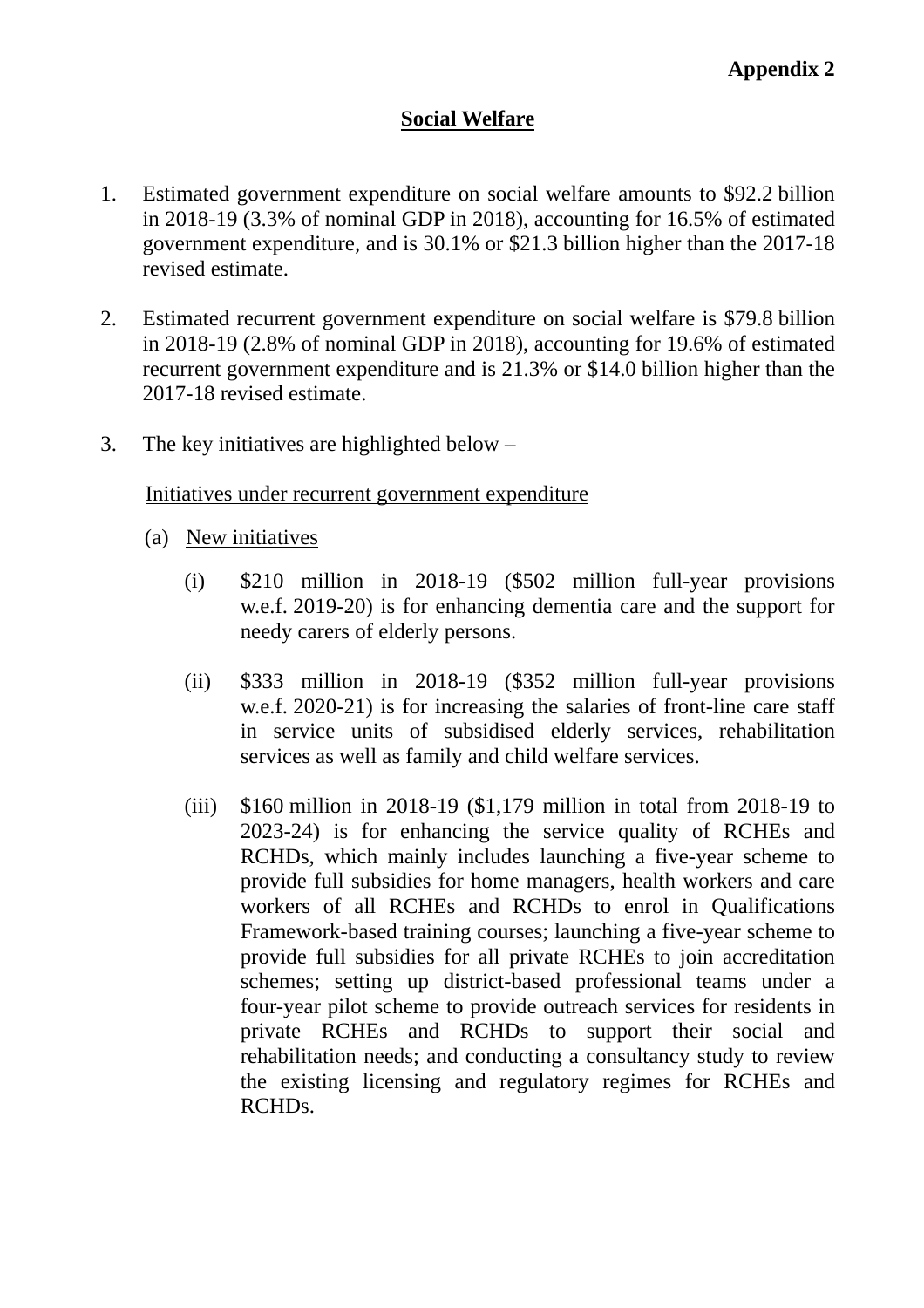- (iv) \$119 million in 2018-19 (\$238 million full-year provisions w.e.f. 2019-20) is for providing visiting medical practitioner services for residents of all residential care homes for the elderly (RCHEs) and residential care homes for persons with disabilities (RCHDs) in the territory.
- (v) \$72 million in 2018-19 (\$100 million full-year provisions w.e.f. 2019-20) is for providing 200 additional places for aided standalone child care centres and strengthening the care and support for children receiving residential child care services.
- (vi) \$29 million in 2018-19 (\$56 million full-year provisions w.e.f. 2019-20) is for enhancing services to strengthen the support for separated/divorced families, including the establishment of five centres throughout the territory to provide one-stop services on co-parenting and children contact.
- (vii) \$12 million in 2018-19 (\$50 million in total from 2018-19 to 2022-23) is for setting up a dedicated Special Needs Trust office to provide reliable and affordable trust services for parents of children with special needs, for managing the assets of these parents after their passing away, so that their assets can be used for meeting the long-term daily needs of their children.
- (viii) \$31 million in 2018-19 (\$63 million full-year provisions w.e.f. 2019-20) is for providing speech therapy services for needy elderly persons receiving residential care or community care  $s$ ervices<sup>1</sup>.
- (ix) \$28 million in 2018-19 (\$43 million full-year provisions w.e.f. 2019-20) is for strengthening the manpower of the Family and Child Protective Services Units of the Social Welfare Department for strengthening child protection and family support services, including outreach services and counselling and groups, as well as the manpower resources of non-governmental organisations (NGOs) providing the Educational Programme on Stopping Domestic Violence which support children witnessing or exposed to domestic violence, and help perpetrators and individuals with the risk of using violence to stop their violence and protect their children from harm.

 $\overline{a}$ 

<sup>1</sup> Apart from recurrent expenditure, the initiative will also involve a total time-limited provision of \$343 million (with \$21 million in 2018-19).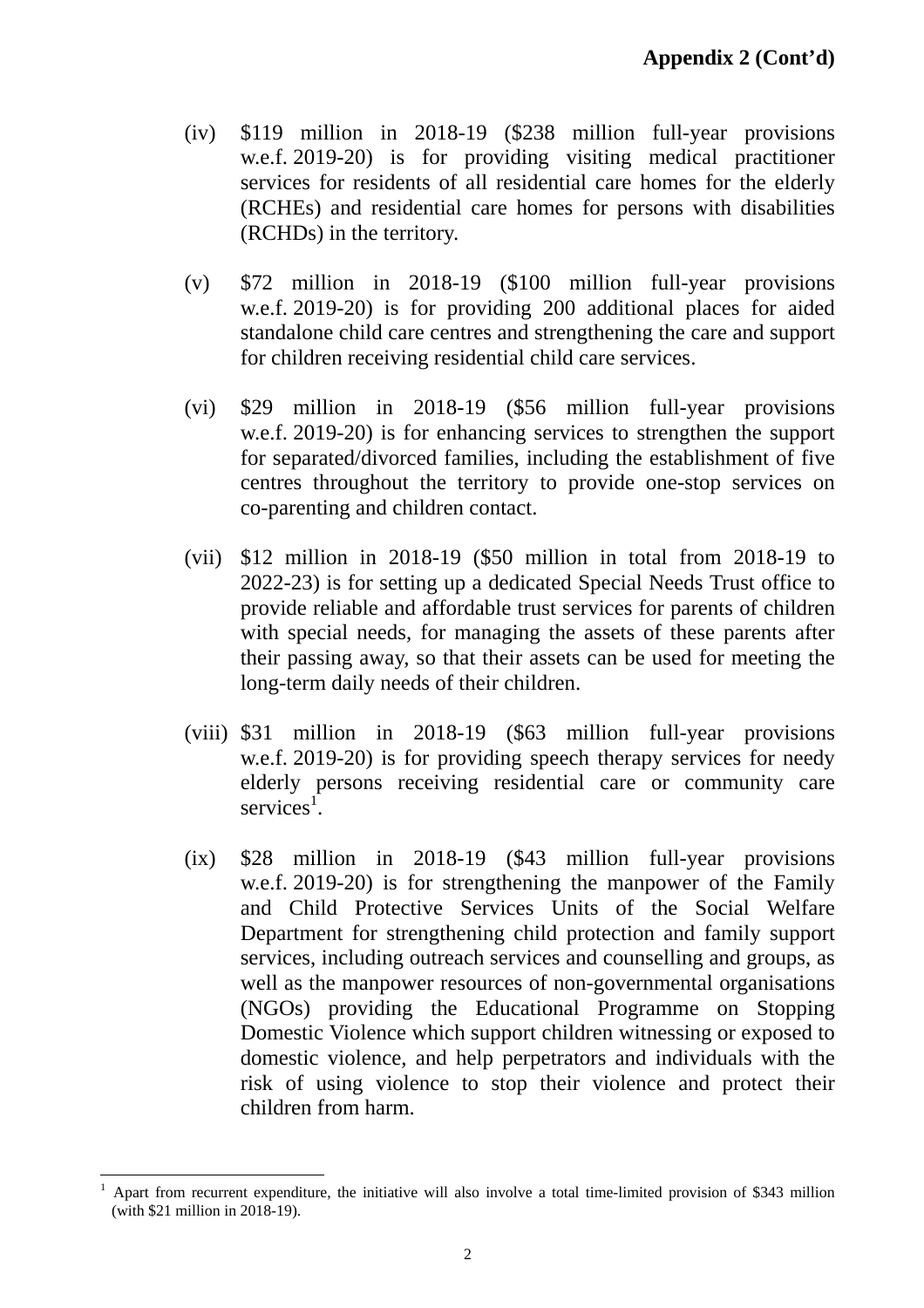- (x) \$10 million in 2018-19 (\$20.5 million full-year provisions w.e.f. 2019-20) is for subsidising NGOs to set up five cyber youth support teams to reach out to hidden or at-risk youths, as well as to provide them and their families with early intervention and support services.
- (xi) \$7 million in 2018-19 (\$11 million full-year provisions w.e.f. 2019-20) is for increasing the number of quotas and the maximum amount of cash assistance for each beneficiary under the District Support Scheme for Children and Youth Development.
- (b) Existing initiatives
	- (i) Additional provisions of \$158 million in 2018-19 (\$582 million additional full-year provisions w.e.f. 2021-22) is for enhancing support for persons with disabilities (PWDs), mainly including –
		- \$94 million in 2018-19 (\$450 million additional full-year provisions w.e.f. 2021-22) is for providing additional 2 969 rehabilitation service places, including residential care services, day training and vocational rehabilitation services and pre-school rehabilitation services;
		- \$46 million in 2018-19 (\$92 million additional full-year provisions w.e.f. 2019-20) is for strengthening the support to PWDs in employment and enhancing care and support services for ageing service users in residential care, day training and vocational rehabilitation; and
		- \$16 million in 2018-19 (\$33 million additional full-year provisions w.e.f. 2019-20) is for strengthening community mental health support services on early prevention and risk management of the Integrated Community Centres for Mental Wellness, and enhancing the support for children of mentally-ill parents or hearing impaired parents.
	- (ii) Additional provisions of \$18 million in 2018-19 (\$112 million additional full-year provisions w.e.f. 2021-22) is for increasing 333 subsidised residential care places and 290 day care places for the elderly as well as setting up a new neighbourhood elderly centre.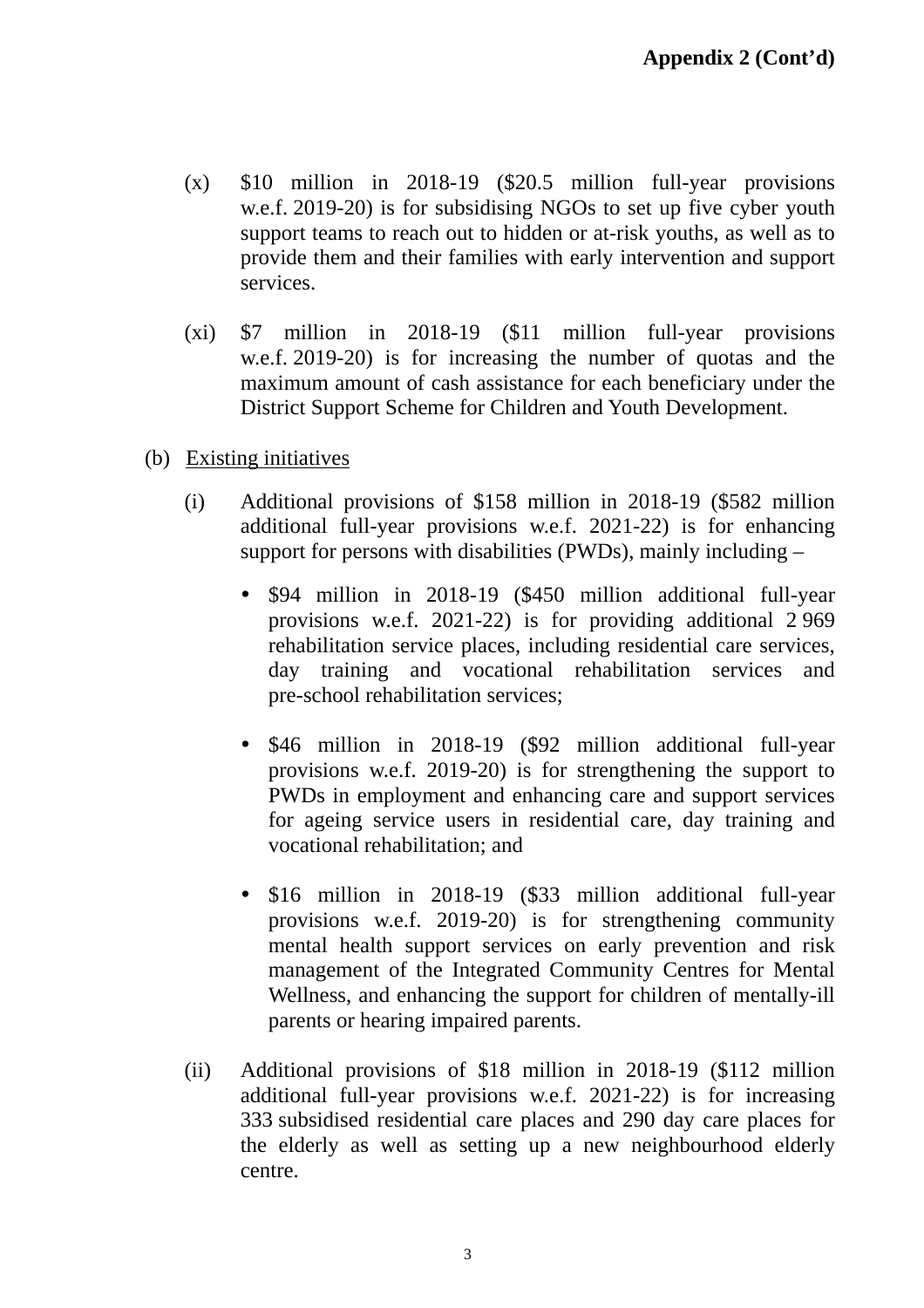## (c) Social Security

|                                               | 2013-14<br>(Actual) | 2014-15<br>(Actual) | 2015-16<br>(Actual) | 2016-17<br>(Actual) | 2017-18<br>(Revised<br><b>Estimate</b> ) | 2018-19<br>(Estimate) |
|-----------------------------------------------|---------------------|---------------------|---------------------|---------------------|------------------------------------------|-----------------------|
| <b>CSSA</b>                                   | 18,383              | 19,548              | 20,037              | 21,164              | 20,629                                   | 19,723                |
| $$$ million) <sup><math>\wedge</math></sup>   | (19, 496)           | (20, 669)           | $(22,313)$ #        | (22,308)            | (21,778)                                 |                       |
| <b>SSA</b>                                    | 17,615              | 17,179              | 18,668              | 20,508              | 22,266                                   | $32,442^{\circ}$      |
| $$$ million) <sup><math>\wedge</math></sup>   | (18, 883)           | (18, 585)           | $(21,673)$ #        | (22, 123)           | (24, 023)                                |                       |
| <b>Total</b>                                  | 35,998              | 36,727              | 38,704              | 41,672              | 42,895                                   | $52,165^{\circ}$      |
| $$$ million) <sup><math>\wedge^*</math></sup> | (38, 379)           | (39,255)            | $(43,987)$ #        | (44, 431)           | (45, 801)                                |                       |

The expenditure on social security since 2013-14 is as follows –

**^** Expenditure in brackets included the one-month additional payments.

# Expenditure in brackets included the two-month additional payments.

Figures may not add up due to rounding.

@ Figures include expenditure on the implementation of the Higher Old Age Living Allowance (Higher OALA) and the one-off lump-sum retrospective payment for eligible recipients of the Higher OALA for the period from May 2017 to March 2018.

Initiatives under non-recurrent and capital expenditure

- (a) New initiatives
	- (i) A total commitment of \$1,000 million (with \$10 million in 2018-19) is for setting up the Innovation and Technology Fund for Application in Elderly and Rehabilitation Care.
	- (ii) An additional total commitment of \$447 million, including the provisions of \$75 million in 2018-19 (2017-18 RE: \$85 million) is for extending the short-term food assistance service for three years to 2020-21.
	- (iii) An additional total commitment of \$400 million, including the provisions of \$30 million in 2018-19 (2017-18 RE: \$50 million) is for injection into the Partnership Fund for the Disadvantaged.
	- (iv) An additional total commitment of \$300 million (2017-18 RE: \$68 million) is for injection into the Child Development Fund.
	- (v) \$250 million in 2018-19 is for setting up the Arts Development Fund for Persons with Disabilities.
	- (vi) An additional total commitment with provisions of \$50 million in 2018-19 is for injection into the Trust Fund for Severe Acute Respiratory Syndrome.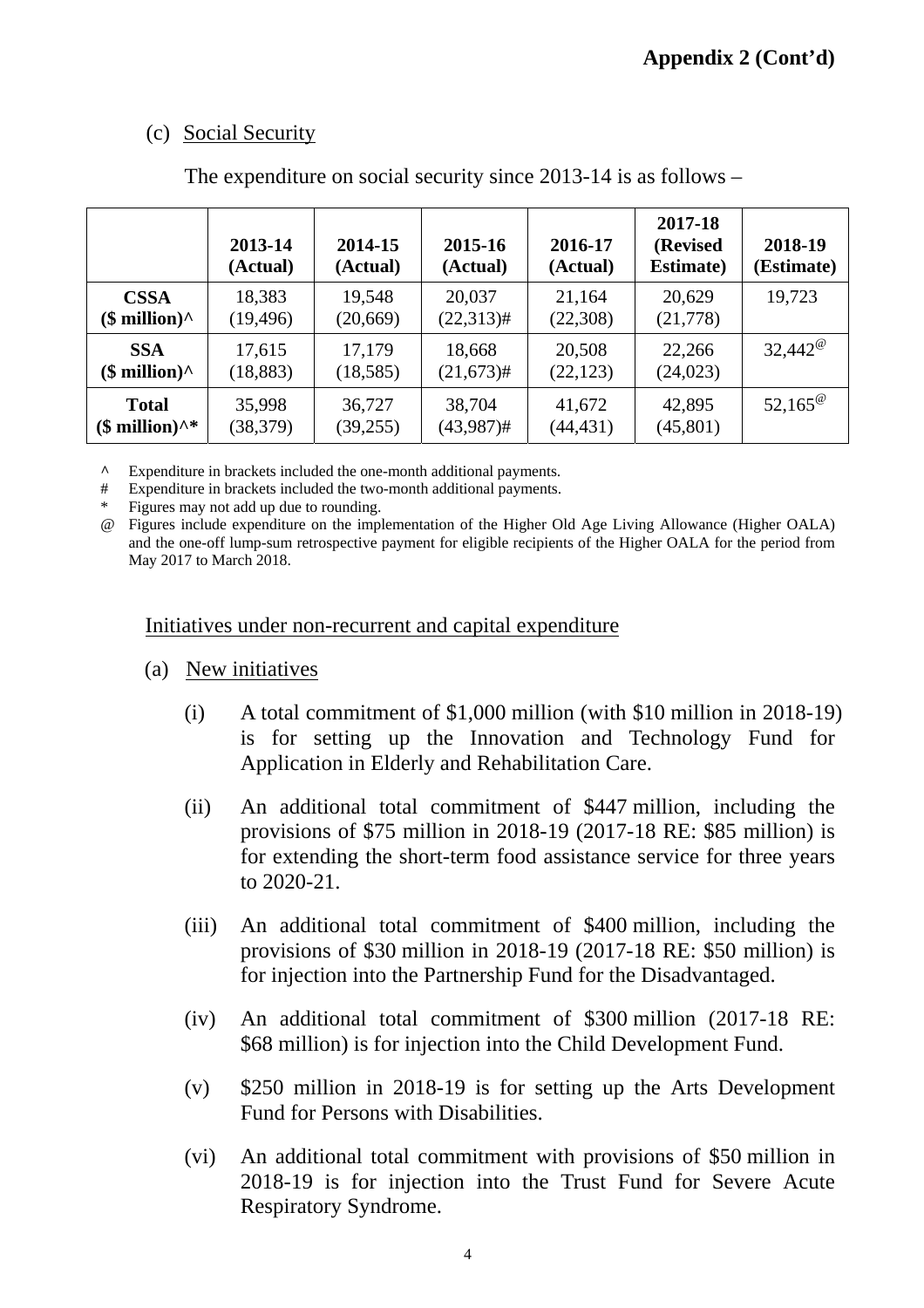## **Health**

- 1. Estimated government expenditure on health amounts to \$78.0 billion in 2018-19 (2.8% of nominal GDP in 2018), accounting for 14.0% of estimated government expenditure, and is 9.5% or \$6.8 billion higher than the 2017-18 revised estimate (RE).
- 2. Estimated recurrent government expenditure on health is \$71.2 billion in 2018-19 (2.5% of nominal GDP in 2018), accounting for 17.5% of estimated recurrent government expenditure and is 13.3% or \$8.4 billion higher than the 2017-18 RE.
- 3. The key initiatives are highlighted below –

Initiatives under recurrent government expenditure

A. Hospital Authority (HA)

The Government will increase the recurrent funding for the HA progressively on a triennium basis having regard to population growth and demographic changes. The additional full-year recurrent provision will be \$10,830 million with effect from 2020-21. An additional one-off injection of \$500 million will be allocated to HA in 2018-19 for meeting service demand and relieving manpower shortage arising from the winter surge in 2017-18.

The overall recurrent subvention to HA in 2018-19 amounts to \$61.5 billion, representing an increase of 10.7% over the 2017-18 revised estimate (\$55.5 billion). The additional recurrent subvention is to implement new initiatives and enhance various types of services in HA including the following key measures –

- (a) New initiatives
	- (i) \$184 million for re-engaging healthcare professional retirees to provide service in various pressurised specialties for training and knowledge transfer, and recruiting non-locally trained doctors through limited registration subject to the approval by the Medical Council of Hong Kong to help alleviate manpower shortage;
	- (ii) \$184 million for supporting healthcare training (including clinical practicum, specialty and higher training) and enhancing proficiency of healthcare professionals;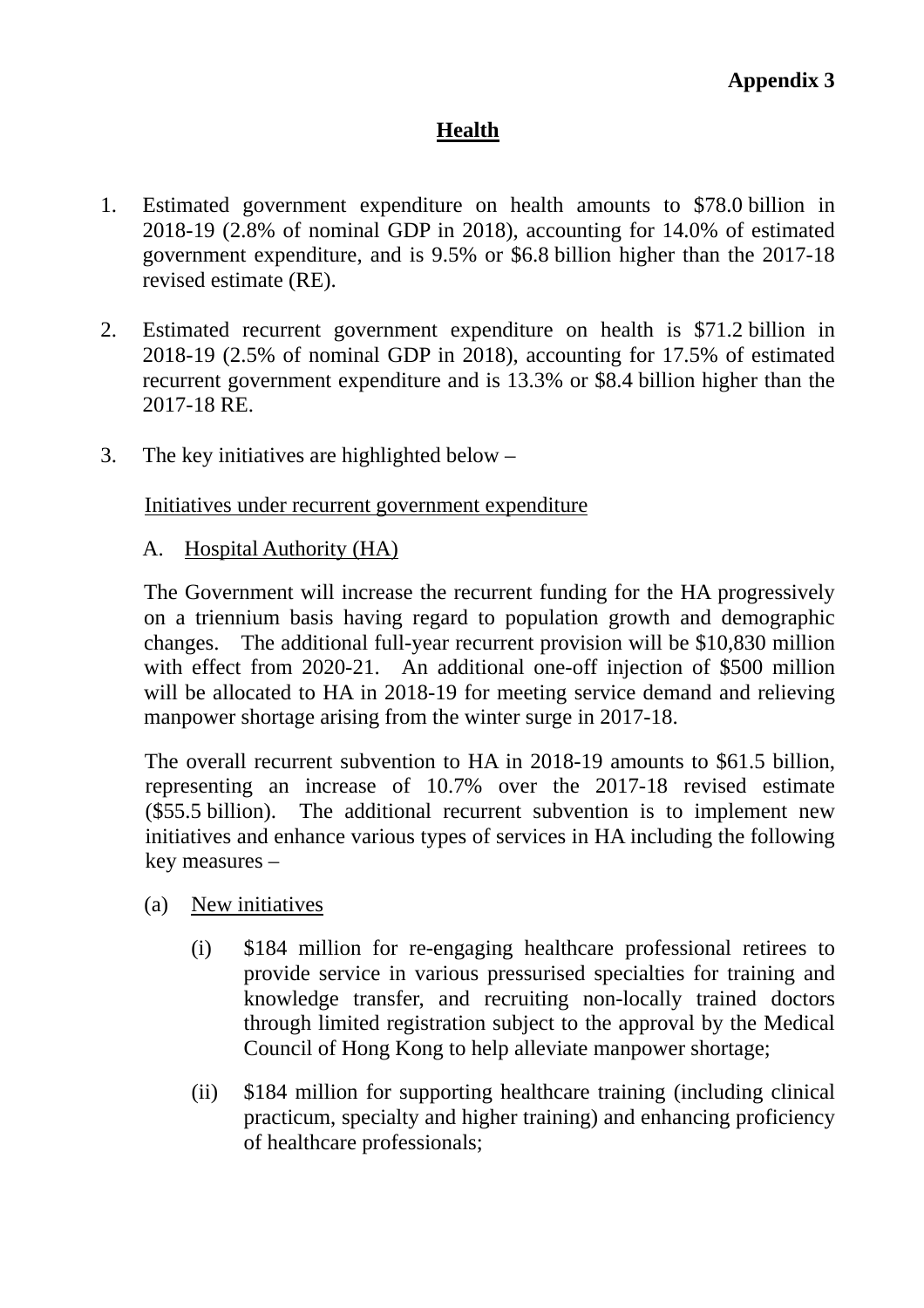- (iii) \$31 million for enhancing psychiatric services;
- (iv) \$27 million for strengthening palliative care services;
- (v) \$25 million for strengthening the services of nurse clinics in specialist outpatient services:
- (vi) \$19 million for recruiting additional pharmacists to enhance clinical pharmacy services;
- (vii) \$18 million for phasing in measures on antimicrobial resistance;
- (viii) \$7 million for the set up of a Big Data Analytics Platform within HA;
- (ix) \$4 million per annum from 2018-19 to 2020-21 for supporting the Government to set up a steering committee to formulate strategies to effectively prevent and control viral hepatitis in Hong Kong; and
- (x) \$1 million for augmenting the Organ Donation Coordinators Team and reviewing internal procedures and standards to identify and prioritise areas of improvement.
- (b) Existing initiatives

Key measures for enhancing existing services are highlighted below –

- (i) increasing around 500 additional hospital beds, operating theatres and endoscopy sessions;
- (ii) increasing radiological imaging services such as mammogram, Magnetic Resonance Imaging and Computer Tomography by providing additional attendances;
- (iii) enhancing frail elderly service by providing geriatric support to Accident & Emergency and early discharge planning support to improve timely discharge management;
- (iv) increasing the quota for general out-patient clinics by 55 000 in five clusters (namely, Kowloon Central Cluster, Kowloon East Cluster, Kowloon West Cluster, New Territories East Cluster, and New Territories West Cluster) in 2018-19 and a total of 99 000 in 2019-20, and increasing 1 500 specialist out-patient clinic attendances;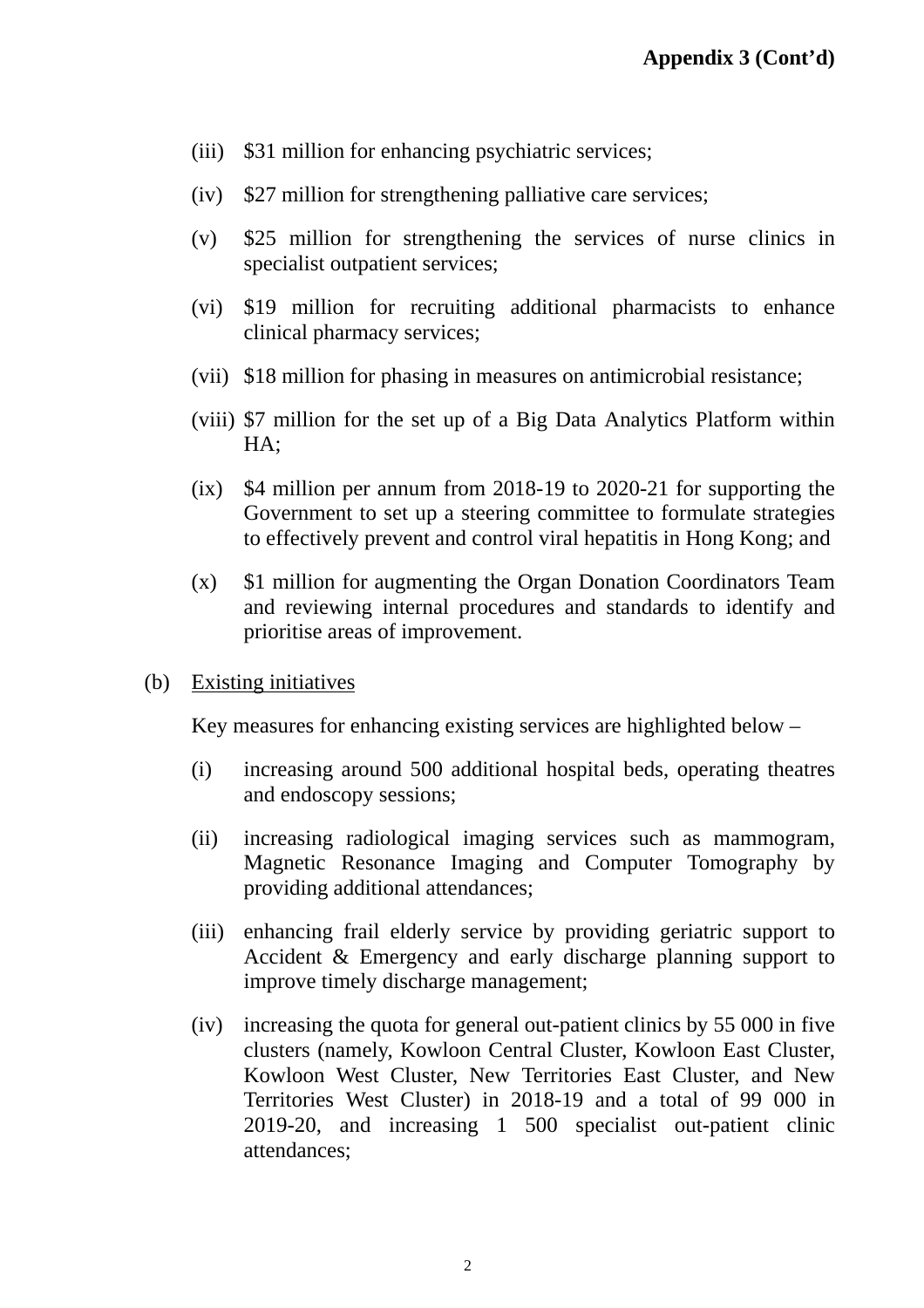- (v) setting up a joint replacement centre to provide additional operations;
- (vi) enhancing the management and treatment of life-threatening diseases, including acute cardiac disease and acute stroke;
- (vii) strengthening the services for chronic diseases, including end stage renal failure, cancer and glaucoma;
- (viii) enhancing day services by providing additional attendances for day surgery and introducing perioperative assessment services to provide additional preoperative assessment clinic attendances;
- (ix) enhancing physiotherapy services for lower limb fracture and arthroplasty cases, stroke rehabilitation and multi-disciplinary rehabilitation for neurosurgical and neurology patients;
- (x) widening the scope of the HA drug formulary to improve the drug treatment for patients in public hospitals; and
- (xi) strengthening the HA Case Management Programme and expanding the Child and Adolescent Mental Health Community Support Project.

### B. Department of Health

- (a) New initiatives
	- (i)  $$3,156$  million in 2018-19 (\$2,709 million full-year provision w.e.f. 2021-22) is for the Elderly Health Care Voucher Scheme. Of this, about \$796 million is for the new initiatives for provision of one-off \$1,000 vouchers to eligible elders in 2018 and increase in accumulation limit from \$4,000 to \$5,000;
	- (ii) \$208 million in 2018-19 (\$136 million full-year provision w.e.f. 2018-19) is for topping up the provision of health screening services at Boundary Control Points;
	- (iii) \$100 million in 2018-19 (full-year provision from 2018-19 onwards) is for implementing the new Non-communicable Diseases Strategy and mental health destigmatisation campaign;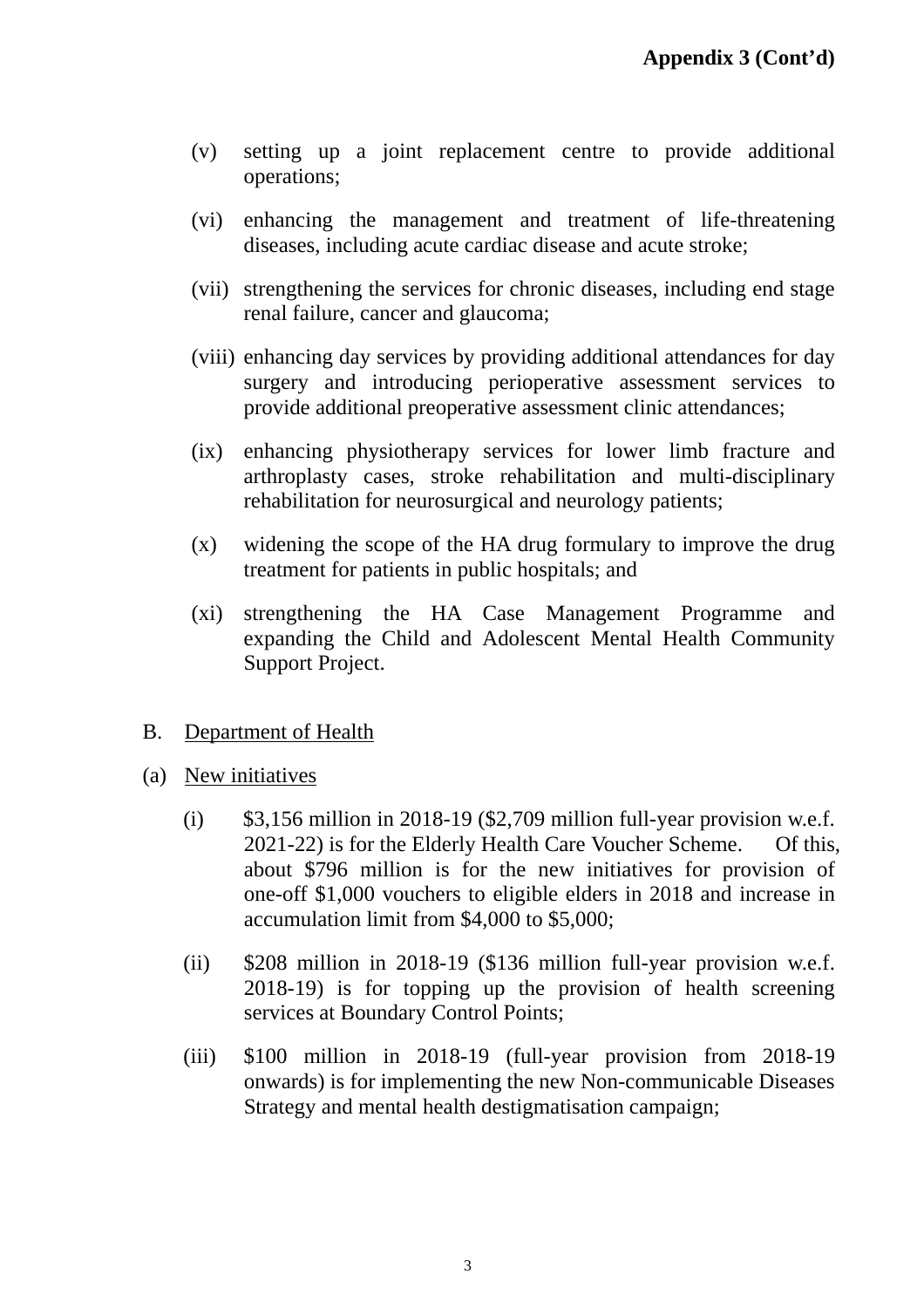- (iv) \$36 million in 2018-19 (\$17 million full-year provision w.e.f. 2019-20. \$116 million time-limited provision for five years from 2018-19 to 2022-23) is for setting up a new Alcohol Enforcement and Publicity Office to enforce the legislation of restricting the sale and supply of alcohol to minors and to provide publicity and education to prepare for and support regulatory control;
- (v) \$28 million in 2018-19 (\$11 million full-year provision w.e.f. 2020-21. \$75 million time-limited provision for five years from 2018-19 to 2022-23) is for the development of Chinese Medicine, including the operation of the Government Chinese Medicines Testing Institute;
- (vi) \$18 million in 2018-19 (\$17 million full-year provision w.e.f. 2019-20) is for implementing health promotion programmes in schools;
- (vii) \$18 million in 2018-19 (\$5 million full-year provision w.e.f. 2021-22) is for increasing the subsidy level for each dose of PCV 13 to high-risk elders administered under the Vaccination Subsidy Scheme;
- (viii) \$16 million in 2018-19 (\$142 million full-year provision w.e.f. 2027-28. \$31 million time-limited provision for six years from 2018-19 to 2023-24) is for strengthening and enhancing DH's capabilities in IT security and management; and carrying out service enhancements and organisational transformation through the increased use of IT as recommended in an Information System Strategy Study;
- (ix) \$13 million in 2018-19 (\$7 million full-year provision w.e.f. 2020-21. \$10 million time-limited provision for three years from 2018-19 to 2020-21) is for setting up a designated office under Special Preventive Programme for mapping out effective solutions to prevent and control viral hepatitis and providing secretariat support to the Steering Committee for Viral Hepatitis Control;
- (x) \$11 million in 2018-19 (\$11 million full-year provision w.e.f. 2021-22. \$14 million time-limited provision for three years from 2018-19 to 2020-21) is for the implementation of the Medical Registration (Amendment) Bill 2017 and reinforcing the secretariat support to the Dental Council of Hong Kong to expedite the handling of complaints and disciplinary inquiries;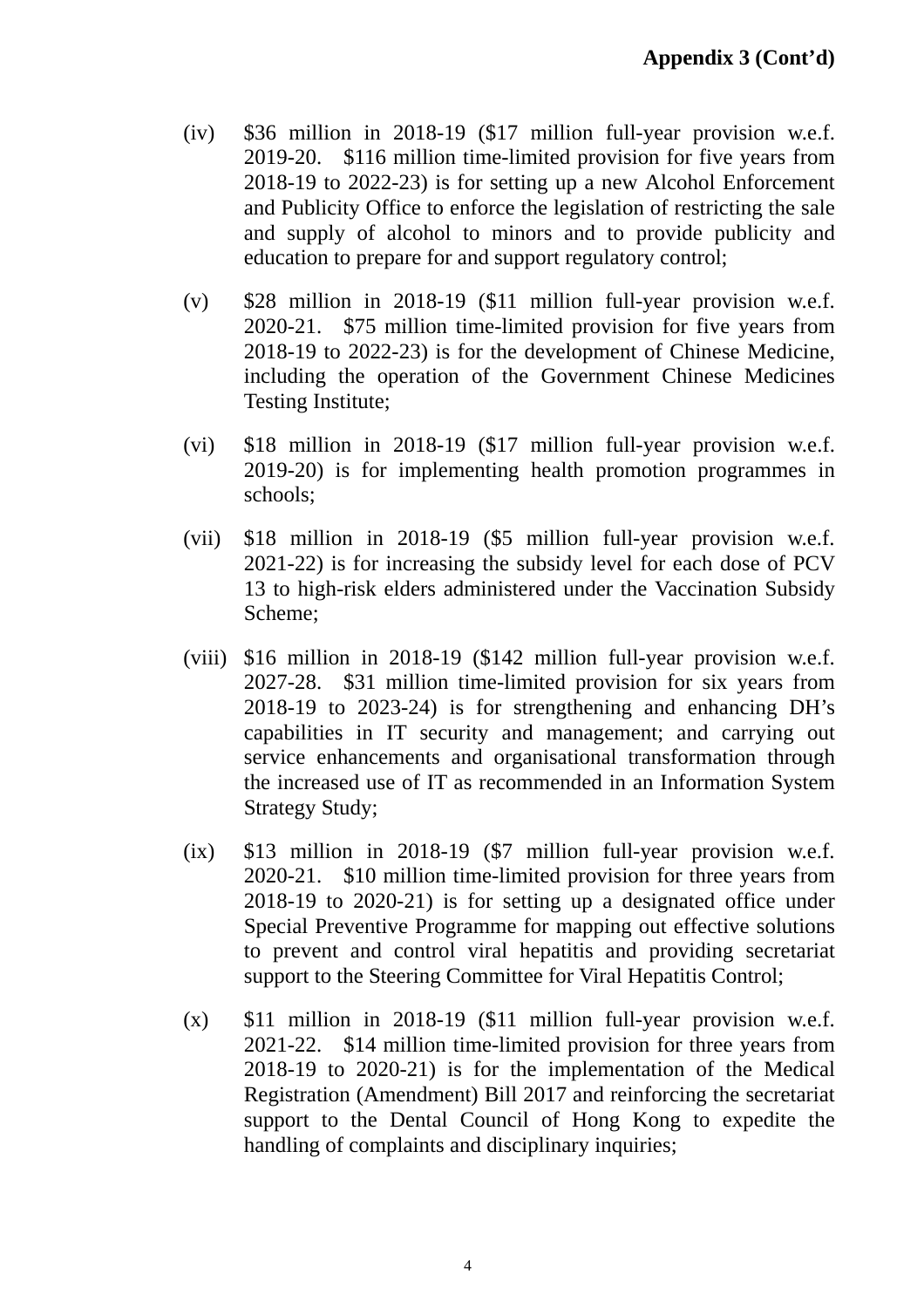- (xi) \$10 million in 2018-19 (full-year provision from 2018-19 onwards) is for enhancing the service delivery of the Tuberculosis and Chest Service;
- (xii) \$10 million in 2018-19 (\$8 million full-year provision w.e.f. 2019-20) is for funding the inflation adjustment of specialist supplies for Public Health Laboratory Service Branch; and
- (xiii) \$10 million in 2018-19 (\$54 million time-limited provision for three and a half years from 2018-19 to 2021-22) is for implementing the "Project on Dental Services for Patients with Intellectual Disability".
- (b) Existing initiatives
	- (i)  $$153$  million in 2018-19 (increased by \$83 million from 2017-18) is for topping up the drug cost; and
	- (ii) \$51 million in 2018-19 (increased by \$51 million from 2017-18) is for increasing the provision for developing the pilot colorectal cancer screening programme and other cancer-related projects and preparing for regularisation of the programme to cover for persons at specified ages.
- C. Health Branch
- (a) New initiatives
	- (i) \$44 million in 2018-19 (\$30 million full-year provision w.e.f. 2022-23 and total time-limited allocation of \$81 million for nine years from 2018-19 to 2026-27) is for taking forward initiatives related to the development of Chinese medicine include –
		- \$26 million for fostering professional development and providing training courses;
		- \$7 million for setting up a dedicated unit under FHB to oversee the policy matters including the development of Chinese medicine;
		- \$7 million for consultancy study and public engagement exercises for the development of CMH; and
		- \$4 million for setting up Chinese Medicine Hospital Project Office (CMHPO) to oversee the development of the Chinese Medicine Hospital (CMH);